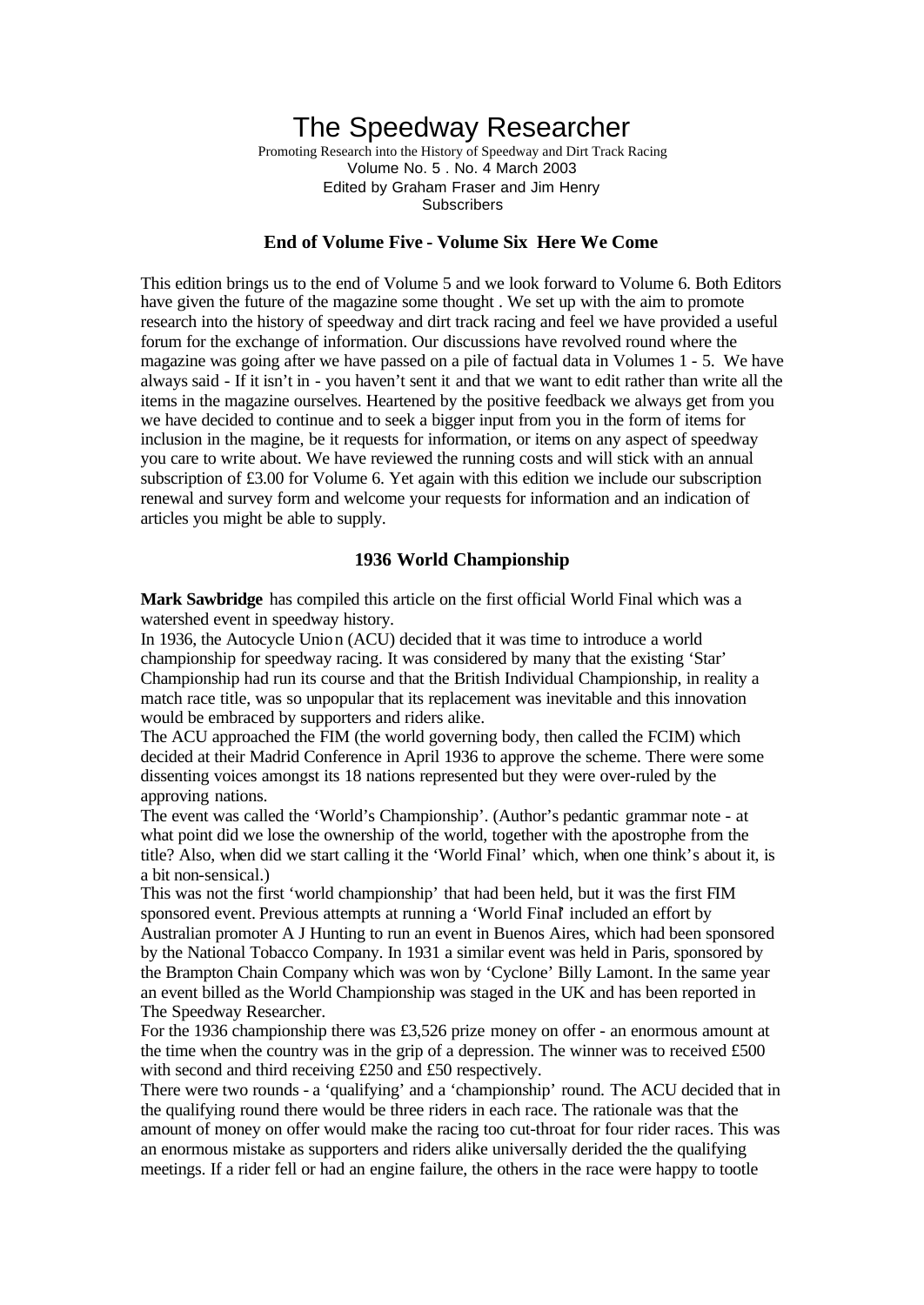round for some easy money. Thankfully, four riders races were allowed for the championship rounds.

Another controversial item was the bonus point system. Points from the qualifying and championship rounds were added together, divided by the points available, and then divided again by seven and then taken to the nearest whole number. This system was modified for the 1937 and 1938 championships but the bonus point system was discontinued after the war. The championship generated much interest in Britain and abroad. One man from the USA applied for 500 tickets to satisfy demand from supporters from the club he was running. The championship took on a cosmopolitan look right from the outset. As well as a large number of English and Australian riders, there were two New Zealanders (Jack Hobson and Wally Kilminster), two Romanians (N.Ionescu-Cristea and Ovidiu Ionescu) the Milnes (Cordy {Croydon} and Jack) and Putt Mossman from the USA, the Hansens (Morian, Kalle and Baltazr) from Denmark, Ferdinand Meyner from France, Jose and Juan Vinals from Spain, B Carlsson and Torsten Sjoberg from Sweden, Alfred Rumich and Gerhard Ahrens from Germany, Canada's Eric Chitty and the delightfully named Cecil de la Porte from South Africa. There was also a Welshman, Syd Griffiths of Harringay. (Don't worry you Scots - Ron Johnson came from Duntocher and Jack and Cordy Milne could have ridden for Scotland - Jim Henry) There was considerable talk that the USA touring team would take part, but only the aforementioned stuntman Putt Mossman made it in the end. The qualifying rounds were staged on each First Division track, with no rider being drawn at home. As I mentioned earlier, the meetings were generally duller than ditchwater. To compensate, the promoters rather astutely booked all-star second halves, which provided more entertainment than the main event. This did, however, lead to two terrible accidents. The first at West Ham, where Jack Milne suffered a severed thumb. An apocrophyal story at the time is that Milne was told by doctors, whilst he was lying in his hospital bed, that he would never ride again, as the colourful American would be unable to grip the handlebars. Milne was in a cast iron bed and told the doctors that if he could grip the end of the bed, he could grip the handlebars, and would ride again. After a few weeks, the bed was indeed grasped and Milne was soon back on a bike again.

The other incident was quite appaling. In the Wimbledon round the young Fred Tate stunned the crowd by winning the meeting beating such notables as Dicky Case, Morian Hansen and George Newton. However, in the second half Tate fell and suffered severe facia l injuries. Tate spent months in hospital and had to have plastic surgery to rebuild part of his face. It was the end of a promising career, as Tate never rode again. Following on quickly from the Dusty Haigh tragedy at Hackney Wick and with memories of Tom Farndon's death in people's minds, these accidents resulted in calls for a review of the safety of the sport.

The foreign riders who had been imported for the championship made a mixed impression. Mossman rode at West Ham and, although he only scored four points, reminded many of the legendary 'Sprouts' Elder. Cecil de la Porte was drawn at Belle Vue and missed his first two rides. He won heat nine as the only finisher, in a time ten seconds slower than Bluey Wilkinson in heat one!

At Harringay Baltazar and Kalle Hansen used borrowed machines. Baltazar, however, scored a lively ten points. At Hackney Wick neither of the Spaniards knew how to do clutch starts and were quite dreadful. Unfortunately, Jose broke a finger on his left hand.

The big shock of the qualifying round was the elimination of West Ham captain 'Tiger' Stevenson after a poor performance at New Cross. Other riders were a tad luckier. A rather dubious practice existed whereby riders who missed their qualifying round were able to swap places with other riders. Therefore Ron Johnson, who broke a rib in the England v Australia test match missed his round at Wimbledon but rode at Wembley five days later scoring a flawless maximum. The swapping practice was outlawed by the ACU for the championship round.

There were other shock non-qualifiers for the championship round. One of the title favourites, Max Grosskreutz, had been injured before the rounds took place and had to miss out. Notable riders who failed to negotiate the first stage successfully were Stan Greatrex, the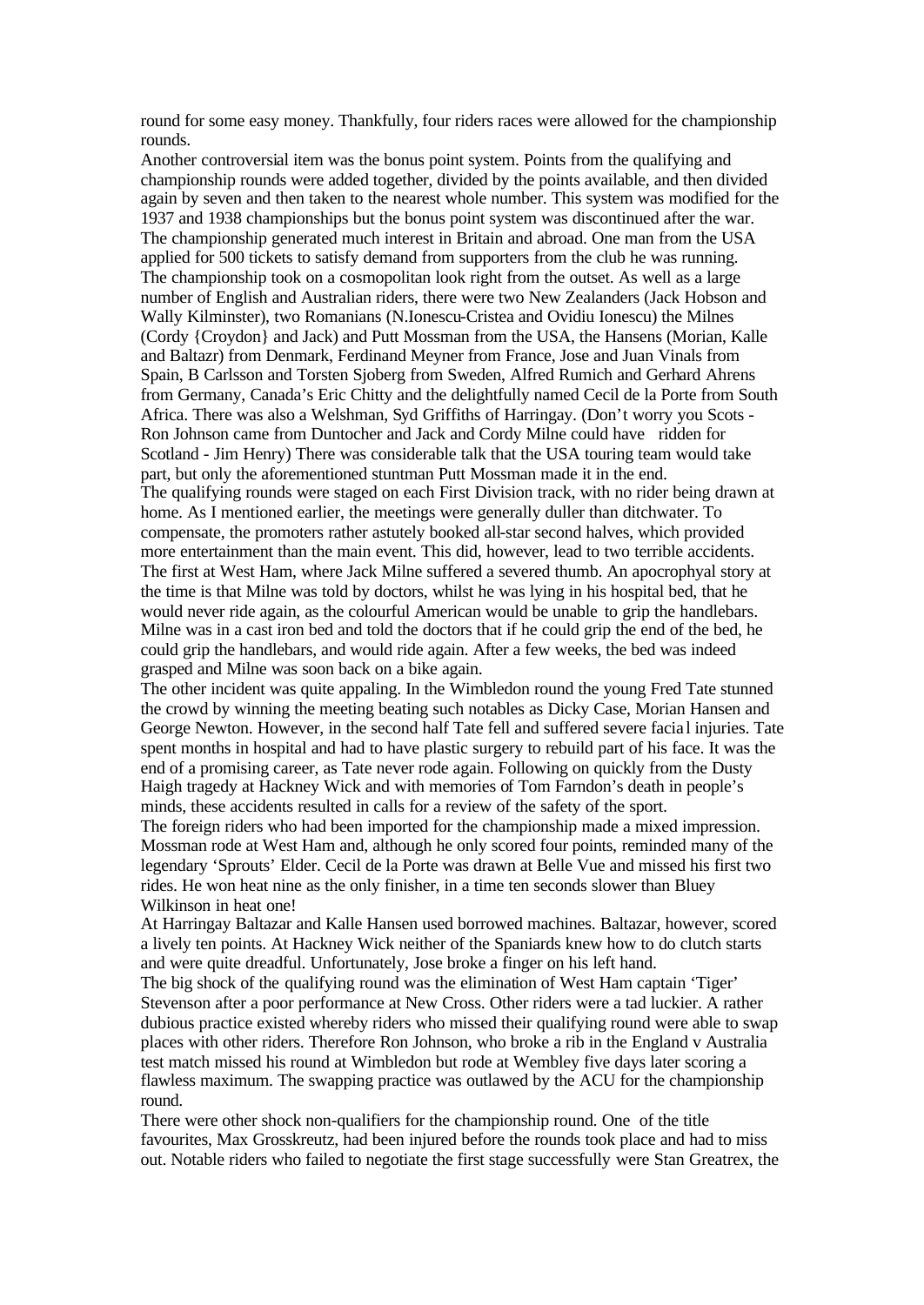New Cross rider who had actually been born in Russia, Bill Kitchen (who appeared as a substitute rider in the championship round) and Tommy Croombs. Qualifying Round Scorers

West Ham (26.5) Jack Parker 12,Jack Milne 11, Bob Harrison 10, Bill Kitchen 7, Gordon Byers 7, Eric Collins 6, Putt Mossman 4, Billy Dallison 3, Billy Lamont 2. Belle Vue (30.5) Bluey Wilkinson 12, Lionel Van Praag 11, Rol Stobart 10, Mick Murphy (aka Jack Glass) 9, Gerhard Ahrens 7, Jack Sharp 4, Cecil de la Porte 4, George Wilks 4, Alfred Rumrich 1. Harringay (6.6) Frank Charles, Baltazar Hanse 10, Ginger Lees 10, Wally Kilminster 10, Eric Gregory 7, Stan Greatrex 7, Stan Dell 6, George Greenwood 4, Kalle Hansen 3. Hackney Wick (19.6) Arthur Atkinson 11, Jack Ormston 11, Norman Parker 9, Geoff Pymar 7, Les Wotton 7, Cliff Parkinson 6, Dicky Smythe 4, Juan Vinals 0, Jose Vinals 0. Wimbledon (20.6.) Fred Tate 11, Dicky Case 10, Morian Hansen 9, George Newton 9, Bill Clibbett 8 Jack ÔBroncoÕ Dixon 7, Ernie Evans 4, Tommy Price 4, Les Bowden 0. Wembley (25.6) Ron Johnson 12, Wal Phillips 11, Bill Pitcher 9. Eric Langton 9, Wal Morton 6, Oliver Langton 5, Charlie Spinks 4, Torsten Sjoberg 4. New Cross (1.7) Joe Abbott 12, Cordy Milne 11, Vic Huxley 9, Wally Lloyd 7, Eric Chitty 5, Gus Khun 5, Harold 'Tiger' Stevenson 4, Tommy Allott 4, Ferdinand Meyner 0.

To be Continued.

#### **TT Racers**

**Andy Marlow** has sent in this item which is based on information contained in a book he has recently purchased (Title? Andy). Andy has drawn the following names as TT men before they became dirt track riders.

Ham Burrill 1922 Rudge, Arthur Franklyn 1929 Scott, Syd Jackson 1926 -29

HRD/AJS/Montgomery, Bill Kitchen 1930 - 33 Scott/Excelsior/Rudge, Gus Khun 1920 - 26 Velocette/Douglas, Eric Langton 1926-29 Scott, Oliver Langton 1926-28 New Hudson/Scott, Ginger Lees 1928 New Imperial, C. Lord 1928 Royal Enfield, Putt Mossman (USA) 1938 O.K., Olle Nygren (Sweden) 1956, Len Parker 1924 - 37 Douglas, George Pepper (Canada) 1937 Cotton/Excelsior/Norton, Len Stewart (Australia) 1927 Norton, Arthur Warwick 1927 - 28 Montgomery.

Lots of road racers have tried their hands at speedway but most can't make the move as they fight the skid rather than go with it.

Any other notable road racers who have made the grade on cinder or shale?

## **Can You Help?**

**Jonathan Burrows**, 9 Honeywood Close, Brymore Estate, Canterbury, Kent, CT1 1XF, 01227 760410 is looking for a copy of a video of the BBC Childrens $\tilde{O}$  TV programme King Cinder.

**Jim Henry**, (Joint Editor) is seeking heat details for the following meetings 1951 30.4. Fleetwood v Glasgow. Race by race details for Junior Bainbridge at Stoke 2.6.; at Odsal 4.8.; at Halifax 24.8; at Shelbourne Park 2.9.; Race by race details for Frank Hodgson at Swindon 16.6.; at Halifax 24.8; at Cardiff 18.10; Race by race details for Tommy Miller at Bristol 1.6; at Swindon 16.6; at Belle Vue 13.10; at Cardiff 13.10. 1952 Race by race details for Junior Bainbridge at Coventry 16.6; Race by race details for Jack Hodgson at Cardiff 29.5; Race by race details Frank Hodgson at Aldershot 31.5; Race by race details for Bob Sharp at Wigan 16.5. 1953 Race by race details for Junior Bainbridge at Coventry 1.8; at Bradford 19.9; Race by race details for Larry Lazarus at Coventry 19.9; Race by race details for Alf McIntosh at Rayleigh 30.5; Race by race details for Tommy Miller at Coventry 1.8; at Coventry 19.9. **Howard Jones**, 16 Poachers Trail, Lytham St Annes, Lancashire, FY8 4FF 01253 733288 is seeking the scorers for Wigan v Newcastle 5.7.1947.

**Hugh Vass**, 111 Arthur View Crescent, Danderhall, Dalkeith, Midlothian, EH22 1QS 0131 663 6974 is seeking full meeting heat details including the second half for the following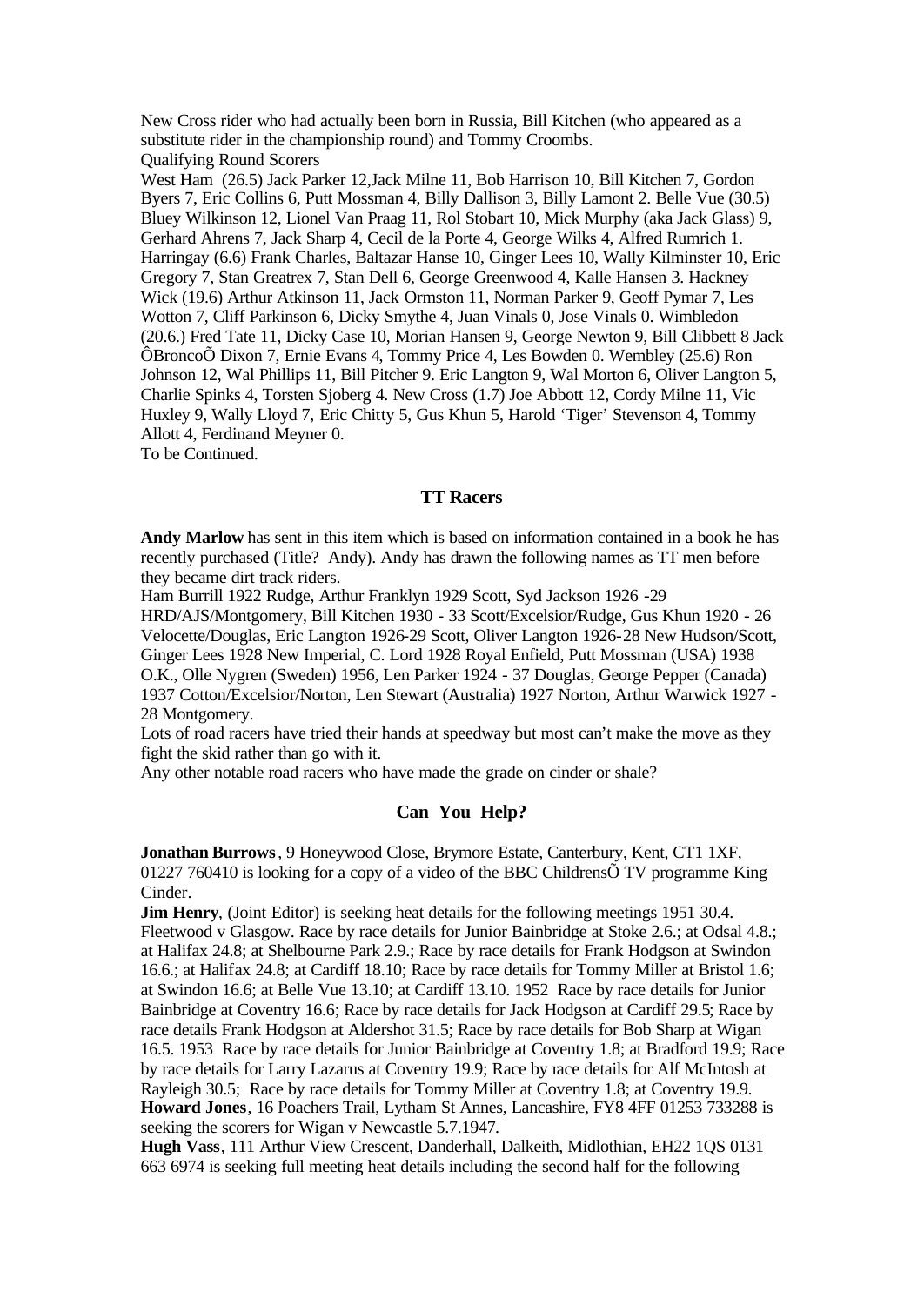meetings staged in 1947. Wombwell 6.6 v Plymouth; 13.6 v Tamworth; 27.6.v Eastbourne; 11.7 v Southampton. Tamworth 14.5. v Plymouth; 16.7 v Exeter; 3.9 v Stoke. Eastbourne 21.6. v Stoke; 28.6. v Wombwell; 9.8. v Stoke; 6.9. v Plymouth. Stoke 5.6 v Eastbourne; 12.6 v Southampton; 19.6 v Plymouth; 3.7 v Tamworth; 17.7 v Wombwell; 14.8 v Plymouth; 4.9. v Tamworth; 11.9. v Wombwell; 25.9. v Southampton.

**Alan Jones**, 24 Purbeck Avenue, Shepshed, Loughborough, LE12 9HF

Tel 01509 561521 is looking for the christian names for I.F. Chance who rode in 1930, for J.Humphries who rode about 1929 - 1930 and L.Bell who rode circa 1936. Alan is also wanting to know who Bill Hargreaves and Bill Crowther rode for or which track they were attached to in 1930 and who Will Lowther rode for or was attached to in 1937.

Alan is seeking heat details for Leicester Hunters junior team matches which took place after the interval at Coventry 1.7.1950; at Wolverhampton 20.4.1953; and at Birmingham 1.8.1953. He is also seeking heat details for Shelbourne v Leicester 27.5.1951.

**Ian Moultray**, 24 Moredun Park Road, Edinburgh Tel 0131 666 2826 is looking for details for the second half of the Ashfield v Sheffield meeting 24.5.1949 and the finishing order to the five man handicap events staged at Ashfield on 2.8; 30.8; 27.9; and 4.10; also in 1949. Ian is also looking **5** for the finishing order for the following races at Ashfield in 1950. Reserves Race 30.5 and Reserves Race 17.6.

**John Warner** 187 Crofton Road, Orpington, Kent, BR6 8JB is seeking details of a set of cigarette cards. Dirt Track Riders - A series of 12 cards issued by Joseph Doyle Ltd in 1928 and possibly reissued by Keelings Coaches at an unspecified date.

## **The Flyers Remembered (Part Two)**

**Mike CravenÕs** tale of the seasiders continues as follows

The 1949 season was arguably Fleetwood's best and most exciting. The first half of the season saw the team maintain an unbeaten home record until the beginning of August and reach third place in the league table. They also reached the semi-final of the National Trophy (KO Cup of the day) and with big names like George Newton, Wilf Plant and Norman Hargreaves on board, to say nothing of high scoring Cyril Cooper and a rapidly improving Don Potter they appeared to be riding on the crest of a wave. Unfortunately it was not to last and a cruel series of injuries together with a question mark over the club's future that put them into reverse during the last couple of months. Nevertheless crowds averaged 8,000 in number and there were few complaints from them.

At the start however the omens were good. The track had been extensively altered during the winter and lengthened to a massive saucer shaped 425 yards. The bends were banked and this promised a feast of spectacular speedway especially like that served up by the spectacular leg trailer George Newton. The loss of spectator accommodation at the first and second bends had been minimised by the introduction of further railway sleepers and, generally speaking, the improvements were there for all to see.

Jack Gordon and Jack Winstanley had been transferred to Coventry Bees and the newcomers were Newton, acquired from First Division New Cross to which he had returned the previous year after a ten year serious illness. Don Potter, from nearby Blackpool, would turn out to be the find of the season as he progressed from raw novice to racer. Don turned out to be a real asset to speedway in the coming years.

Fleetwood opened the season with a heavy defeat at Bristol on April 1st. The Bulldogs were almost unbeatable as they romped home 62 - 22 against the Flyers pairings of Plant and Ernie Appleby, Hargreaves and Cooper and Newton and Ron Hart while Reg Lambourne and Potter filled the reserve berths. An unlucky start for Wee Georgie - brought down at the starting gate by team mate Hart in his first race in his new colours. He later suffered from a broken chain in his third outing when he was leading comfortably. Thankfully his luck was to change from then onwards.

The Bristol nightmare was followed by an away fixture at Newcastle with the Flyers brilliant in defeat. A maximum for George included one finish which was within a third of a second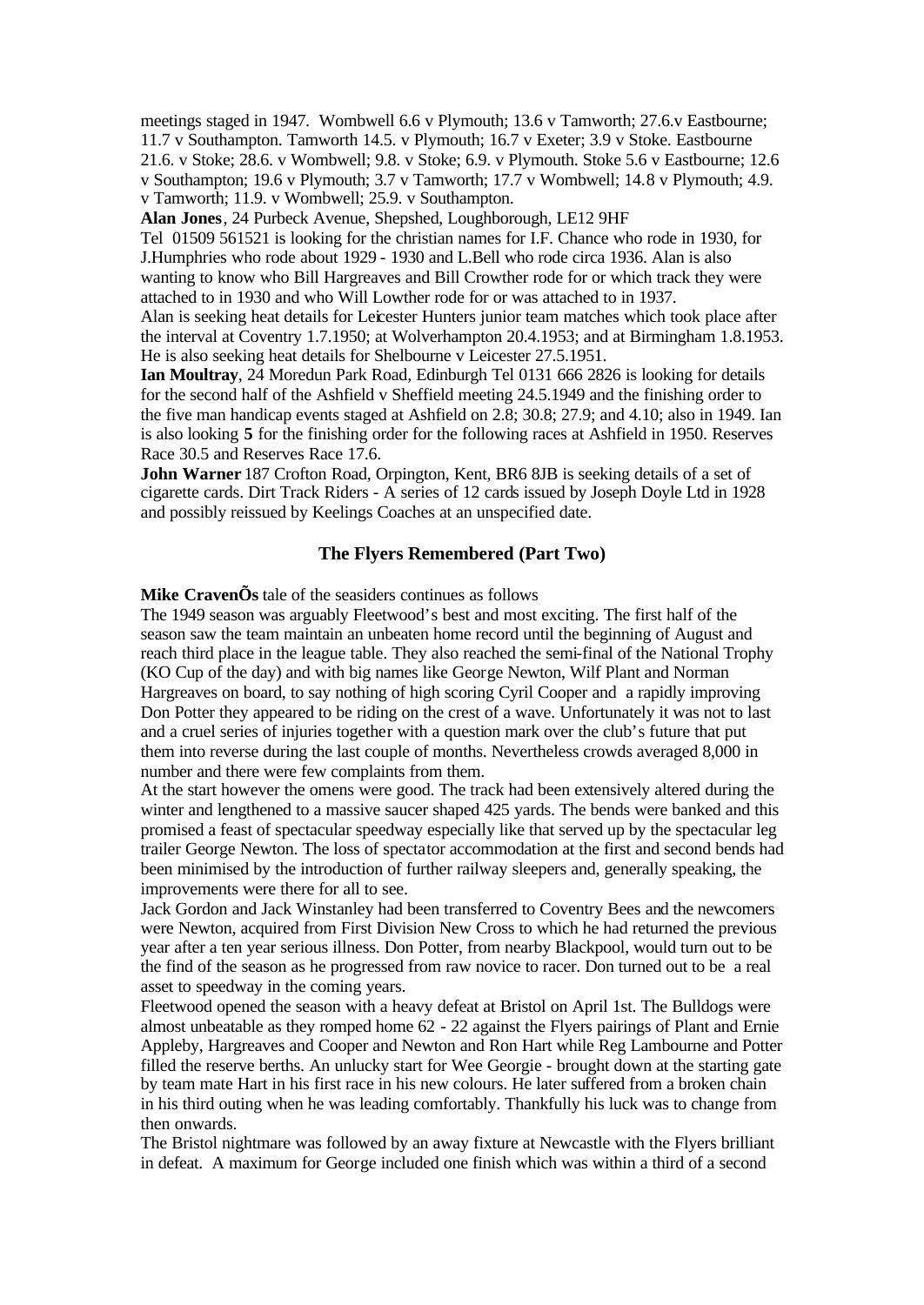of the track record. Wilf Plant contributed a brilliant eleven points in the 45 - 39 defeat by the Magpies. Some better support from lower order riders would probably have seen them through.

Newton's preformance was reported as a reminder of his pre-war eminence as he overcame the challenge from formidable rivals such as Frank and Jack Hodgson with speed and grace which suggested that he would be a power in his new side. For the record the Hodgsons were top scorers with Frank on 10 and Jack on 9.

Two days later came the opening night at the Highbury Avenue Sports Stadium and the first meeting between George and his new fans. They still talk about this in Fleetwood. A dream home debut with a twelve point maximum in the match followed by further wins in the scratch race heat and final in the second half. This was only the second time the feat had been achieved at Fleetwood. The match against Newcastle was won 47 - 37 and the Flyers were on their way to a ten week run of home wins during which period they registered away wins at Coventry and Southampton as well as a draw at Walthamstow. Just six defeats in the first eighteen matches left them in the top third of the table.

It wasn't just home track advantage which put them there. Many of the riders had distinguished themselves and gained popularity away from home. Norman Hargreaves was the current holder of the Stoke track record as was Wilf Plant at Coventry. Both Newton and Plant were scoring prolifically home and away and Cyril Cooper had three maximums, four elevens and four tens under his belt come the first week in August.

The speedway was the biggest crowd puller in the Fylde area apart from Blackpool's first division football club which had in these days the top stars in Stanley Matthews as well as Mortensen and Johnson. Still the Flyers had Newton, Plant, Hargreaves and Cooper and apart from the usual coaches from Cleveleys, Balckpool, St Annes and Lytham, there were private cars from as far as Lancaster, Southport and various towns in East Lancashire. But then it all went pear shaped, but not from a spectator's point of view.

Ron Hart had been out of action through injury since 26th May. This in itself necessitated some reshuffling in the side but it was the broken collar bone suffered by Wilf Plant at Newcastle on 18th July which set in motion the dramatic decline. Replacements at this stage of the season were not easy to come by but the promoters managed to obtain the loan of Brian Wilson, a promising, if not yet fully fledged 19 year old from Birmingham Brummies. Brian went on to score useful points and achieve heat wins without completely setting the track alight. Alas on the very night of his home debut further misfortune was to hit the Flyers in what was probably the second worst accident of Highbury Avenue Sports Stadium's short **7**  speedway life.

Ernie Appleby, once a team mate of Wilson at Birmingham, was partnering George Newton in heat 2 of the match against Bristol when he lost his footrest as he approached the third bend in the middle of a move to overtake Bristol's Roger Wise. He careered into the fence his machine tearing a three foot hole in the boards whilst he himself was thrown high into the air but otherwise clear of the machine. Nevertheless he sustained a broken thigh, an injury which was to sideline him for two years and effectively end his career. He did return to the track but the return was brief as he retired following breaking his ankle.

Speedway had not been too kind to the Appleby family. Ernie's brother, Charlie, had been killed in a track crash at Newcastle in 1946.

What was all the more heartbreaking for Ernie was the fact that the Bristol incident happened during a period of high scoring for him, in fact it could described as the high point of his career. The previous week he had achieved his first four ride maximum at home to Glasgow Tigers which was followed by a ten point return at Glasgow Ashfield's Saracen Park. The loss of Ernie Appleby was the straw that effectively broke the (Fleetwood's) camel's back.

Bristol narrowly won the match by 44 - 39 but counted themselves extremely lucky against the severely weakened Fleetwood outfit. Three nights later Fleetwood beat Ashfield at home on a night when Ken Le Breton demonstrated the rocket powered bike in a match race against Norman Hargreaves. Ken beat Norman in two straight wins ('He would do that' Norman was to say to the author fifty years later. 'But nothing came of it did it?). In fact Le Breton and his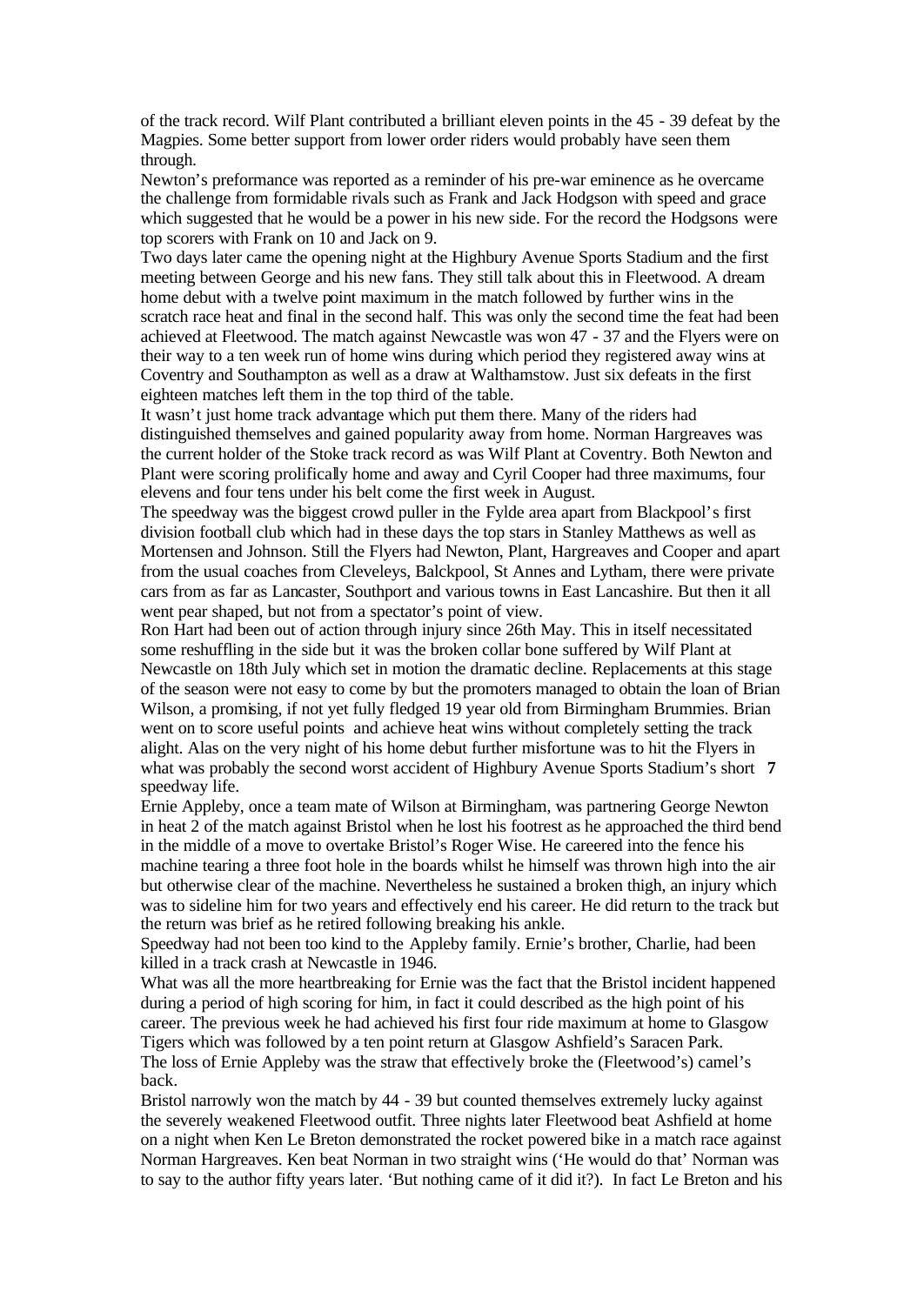rocket bike appeared at a few venues over the country but the idea never caught on as more than one rider considered the idea a tad on the dangerous side.

[The bike was a speedway machine with two rockets strapped on either side of the rear wheel. The rockets could be fired from a switch on the handlebars and the idea was that the rocket could be used to give a rider a boost at any point of the race they thought fit to use it.] Fleetwood then lost at home to Glasgow Tigers, away to Ashfield again and then at home to Norwich. Still without Plant and with Newton temporarily out of form, the team could do nothing right.

The Flyers problems were compounded when Wilf Plant handed in his shock transfer request. Wilf decided that he needed a track much nearer to his Leicestershire home and intimated that he considered that it had been a mistake to sign for the Fleetwod club the previous year. Wilf's scoring record for the Flyers in all the competitions which added up in excess of 600 points suggested to the Lancashire fans that Wilf was some way off beam on this score. On the plus side Wilf recovered from his injury and was fit enough to resume riding for the team and produce some good scores during the period he was awaiting a move. George Newton returned to form, as did Norman Hargreaves and the team continued to entertain, even though their poor results resulted in a deterioration in their league position. Don Potter was now chipping in with scores of seven and eight a match which was a good return for a first year rider.

The enthusiasm with which the promoters were pursuing their dealings with Blackpool Borough Council over a possible speedway operation there had an unsettling effect on the team despite the expression of totally unrealistic views that the Flyers could survive as a Third Division side in Fleetwood alongside a high powered promotion in Blackpool where the promoters envisaged a weekly crowd of thirty to forty thousand, which could rival Wembley. This was pie in the sky. The football club was only getting twenty thousand specatators on a Saturday afternoon and popular as speedway was at the time it posed no threat to draws such as Blackpool versus Arsenal or Manchester United.

And so the season came to a disappointing end with Fleetwood finishing ninth out of twelve despite the early promise. Newton finished his season's home fixtures as he had started, with a maximum. This time it was against a depleted Ashfield side minus Aussies Keith Gurtner and Gruff Garland who were on route home to Australia. Giants were also without injured skipper Norman Evans.

Norman Hargreaves was the season's highest scorer with a combined league, cup and national trophy total of 431 points. Fleetwood riders gathered twenty one maximums between them Seven by Newton, six by Plant, four by Hargreaves, three by Cooper, and one by Appleby. Seventeen riders in all were used. Of those not previously mentioned Aussie Frank Malouf, who had been promoted from the reserve berth in the early season, was the most successful with 131 league points and 35 others. Assistance from the reserve berth was provided from time to time by Fred Yates, Ted Rawlinson, Larry Young, Percy Day, Stan Beardsall and Peter Lloyd with varying degrees of modest success. (To be continued.)

#### **Feedback**

**Charles McKay** of Bradford advises re Vol 5. No.3 Sports Favourites Cigarette Cards No. 402 - Jack Parker (Belle Vue Aces); No. 421 - Wilbur Lamoreaux (Birmingham Brummies) and No. 63/648 - Ken Le Breton (Ashfield Giants).

Charles also advises that if anyone is interested details of the various qualifying rounds of the World Championship should look at a site run by Anders Aberg on www.speedway.org/history.

**John Warner** 187 Crofton Road, Orpington, Kent, BR6 8JB adds a few more bits about cigarette cards as follows

Australian Sporting Celebrities issued in 1932 by Godfrey Phillips Ltd No.17 Ray Taylor, No.18 Lionel Davy, No.19 Vic Huxley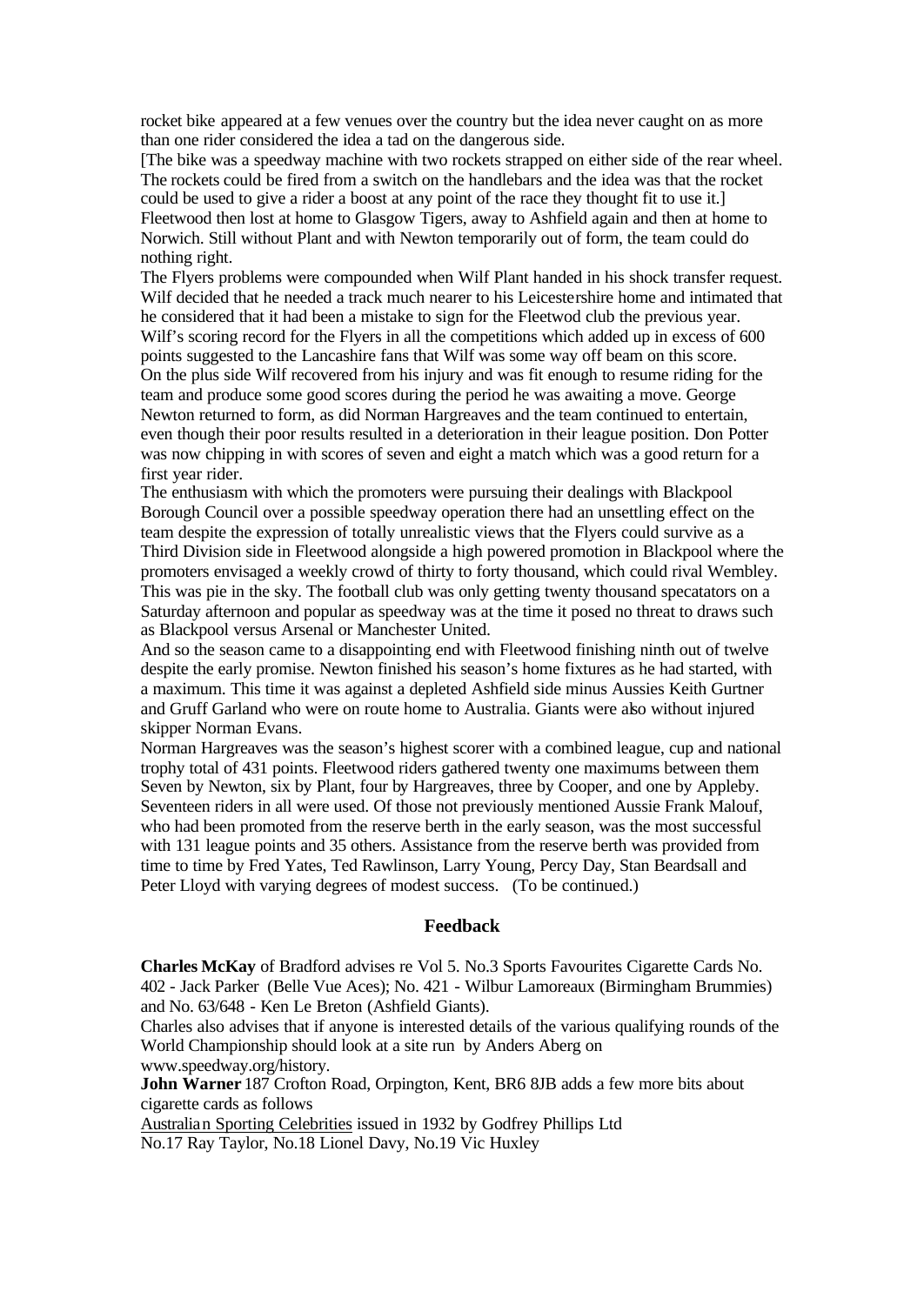B.D.V. Cigarette Cards 'Who's Who in Australian Sports' issued in 1933 by Godfrey Phillips Ltd.

No numbers but cards featured - W.(Bill)Rogers, Dirt Track Champion; G.(George)Hannaford, Champion Motorcyclist; J.Pringle, Champion Motorcyclist. (John advises that both Bill and George rode in Britain but has no information on Pringle). Sporting Celebrities issued in 1929 by Simonets Ltd.

No.10 Frank Arthur

Photocards GS issued in 1938 by Ardath Tobacco Co. Ltd.

No number - Jack Milne.

**Norman Briggs**, 7 Somerset Road, Failsworth, Manchester, M35 0NU

Tel 0161 688 4112 passes on a number of very interesting items.

Firstly Norman advises that he has found information that indicates that Clem Beckett was on active service for the International Brigade in Spain when he was killed on February 12th 1937. Clem did start out as as a mechanic, he then became an ambulance driver then, lastly, a machine gunner. He was killed in fierce fighting at Oragenda Bridge in an attempt to keep the Madrid - Valencia road open.

Secondly Norman has come up with information which sheds light on the alleged dirt track venue in Oldham. Whilst he has found nothing on an Oldham venue he has unearthed items from the Oldham Chronicle which provides details of a grass track meeting at Oldham Rugby Union Football Stadium at Keb Lane, Oldham on Saturday 28th July 1928.

Norman advises that a search through the Oldham paper 1928 - 1931 reveals nothing about any dirt track in Oldham but the consolation is that this paper gives a great deal of coverage of activity at Rochdale. This may clear up the Oldham dirt track mystery once and for all and is a useful contribution to a previously hazy potential venue.

Thirdly Norman has come up with another book on speedway. It is 'From Bush to Speedway' by Edwin Dale of which is Number 77 in the Champion Library Series and it was priced at 4d. (£0.02p) It seems publications in this series were published by The Amalgamated Press Ltd, Fleetway House, Farringdon Street, London E.C.4 on the first Thursday of each month. The series was syndicated to Canada, Australia, New Zealand and South Africa. It looks as though No. 77 was published in April 1932. (Were there any more speedway books in this series?)

Fourthly Norman has come across a reference to what could be another training track. He has come across an article about a lad called Brian Cunliffe who rode in the Liverpool second half in 1953. He came from Rainford which is near Liverpool and the article mentions him having trial at Coppull and making progress on the training track at Rainford. Anyone with any information on this venue?

Lastly Norman sends a Liverpool programme with The Chad Song. This has two versions, the pre- meeting version and the victory version after the League match.

The promotion did not indicate who wrote The Chad Song but asked that fans join in and get the stadium rocking.

Pre Match Version is as follows-

Verse

WeÕre here (clap-clap) to cheer the Chads! WeÕre here (clap-clap) to cheer our Lads. WeÕre here (clap-clap) without a doubt, So, TWO, FOUR, SIX, EIGHT; Now Shout All Out

Chorus

UP CHADS, UP CHADS, listen to the Roar, UP CHADS, UP CHADS, its YOU we're shouting for, Five-One; Five-One; add it to the Score. So, UP CHADS, UP CHADS --More... MORE...**MORE!**

The Victory Version (to follow the league match) is as follows WeÕre proud of you, our Chads. WeÕre pround of you all our Lads.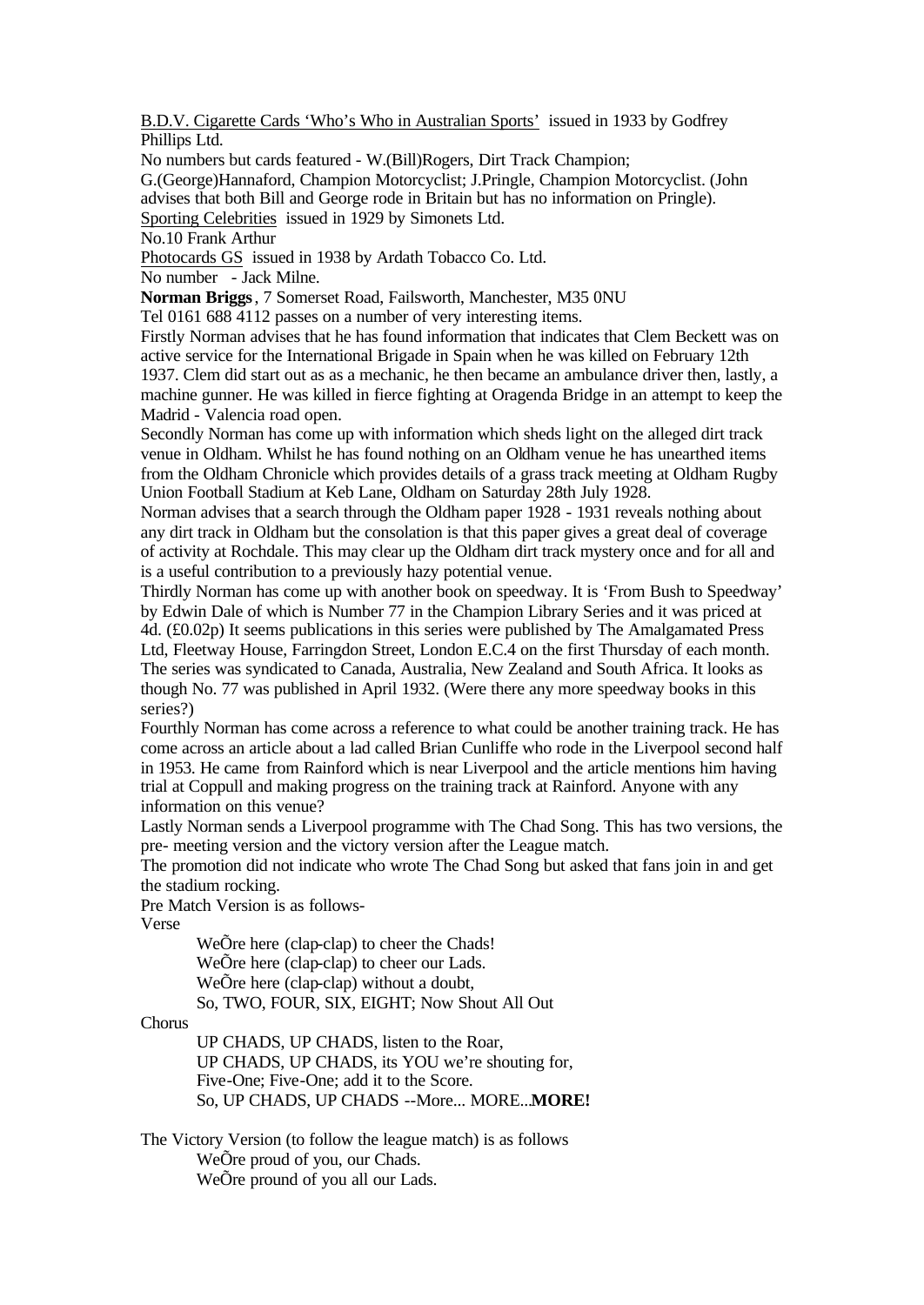Three Cheers we know you're Great.

So, Well Done, Well Done-Two, Four, Six, Eight . . .

Chorus

UP CHADS, UP CHADS, listen to the Roar,

UP CHADS, UP CHADS, its YOU we're shouting for,

Five-One; Five-One; add it to the Score.

So, UP CHADS, UP CHADS --More... MORE...**MORE!**

The promotion go on to say - Keep these words – you'll find them easy to learn, and easy to sing, so join in **To-night** and let the rest of the City hear our voices.

(By today's standards the lyrics would be well worthy of the description of being totally naf but we have the benefit of 2020 hindsight and our values are not those of the 1950s by any stretch of the imagination. Jim H.)

**Dave Audsley**, 1 Gainsworth Drive, Bedworth, CV12 8BD writes to advise that as a staunch Norwich Stars fan of the day he attended the first meeting at Ipswich which was due to feature Norwich v Southampton. Dave is absolutely certain that no racing took place that day and that his programme is endorsed 'Meeting cancelled due to Snow.'

## **Did You Get Them Right?**

In the last edition we posed some questions - now we give the answers.

Q1. These pre-war Tigers finished life as post-war Lions. Answer - The Leicester (Southern League 1930) was known as the Tigers and in 1983 the team was known as the Lions. (Aside - When did the Leicester Rugby team become the Tigers?)

Q2. These pre-war Lions became post-war Tigers. Answer - Glasgow White City selected Tigers after being refused permission to register as the Lions. (Aside - they turned down the suggestion that they should be called the Dynamos.)

Q3. These Canaries became ore-war Tigers. Answer - Harringay the birds of 1929 -31 returned in 1934 as big cats. Post-war they were known as The Racers.

Q4. These Wolves finished as post-war Lions. Answer - Hackney Wick Wolves came back as London Lions in 1996 after being Hawks and Kestrels in between times. (Or should I say 'Ackney 'Awks?)

Q5. These pre-war Tigers became pre-war Panthers. Answer - Plymouth. Plymouth also used Devils and Bulldogs as a team nickname.

Q 6. Racing Suits - Name the four pre-war teams that wore the four suits on their race jackets (Clubs, Diamonds, Hearts, Spades.) Answer - Belle Vue (Clubs) (Althougth some illinformed race jacket manufacture once produced a race jacket for Belle Vue with an ace of

spades.) Newcastle (Diamonds), Halifax (Hearts). Sheffield (Spades.)

(Other quizs will be welcomed for publication but they must come complete with the answers for the next edition.

## **The Only Saturday Night Track in Manchester**

We start **Graham Fraser's** short history of Salford Speedway with a look at the 1928 action. As if Manchester did not have enough tracks already in the pioneering days of 1928 (Belle Vue and White City were major venues in the city) a track was created inside the Albion Greyhound Stadium in the Pendleton area of neighbouring Salford. It was a traditional quarter mile size and is reported as egg-shaped to mirror the greyhound track. The track surface was reputed to be 'of a material hitherto not utilised, but which has been subjected to several tests with very satisfactory results.' what the surface was comprised of was not declared. A limited liability company was formed to promote the speedway and, according to press reports, from the start built connections with 'the biggest dirt track racing organisation in existence' to enable the Albion Speedway to field the best Colonial and British riders available. The same promoting company was also to open tracks at Middlesbrough and in Berlin.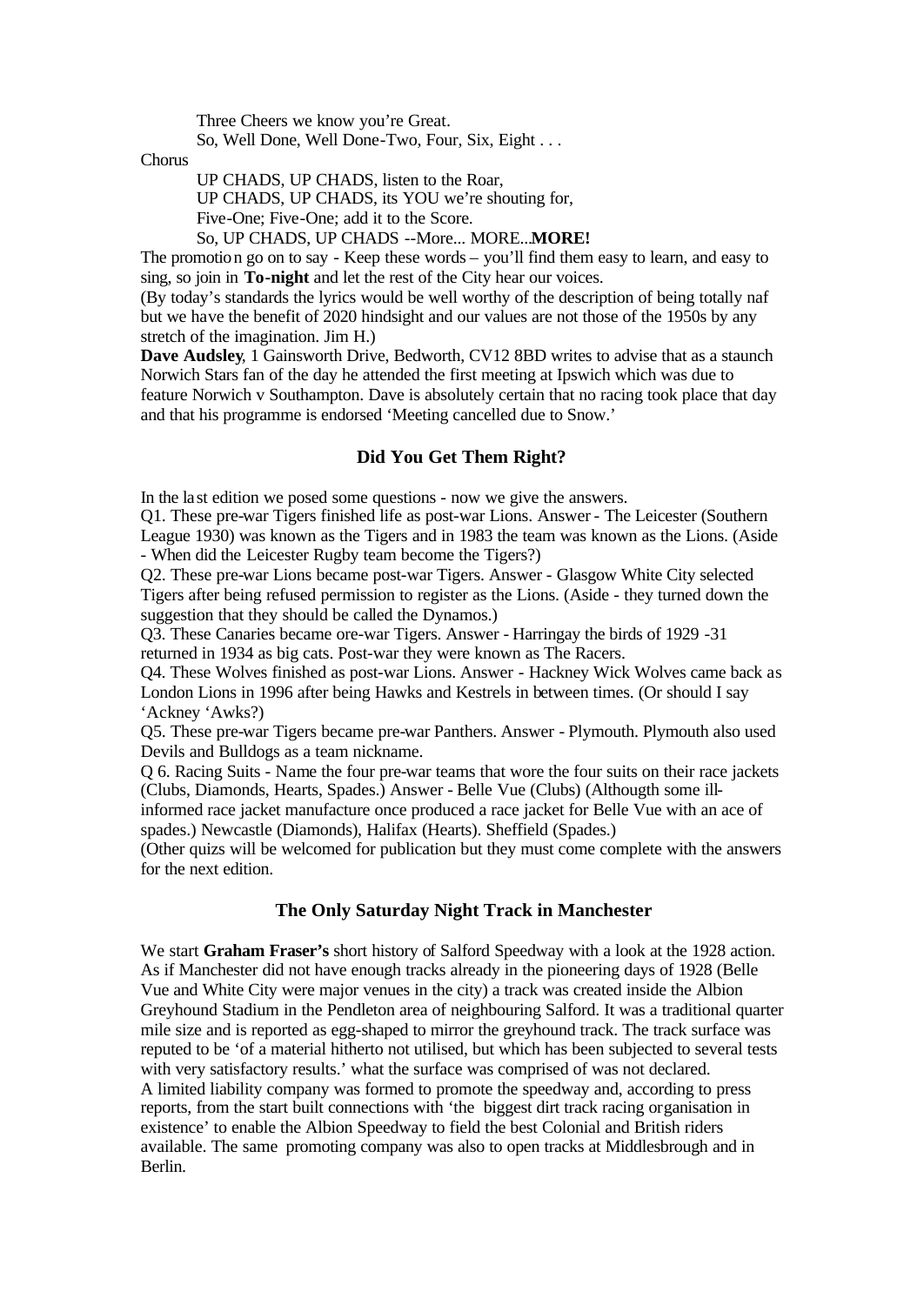So, on Monday 27th August 1928 Salford's Albion Speedway opened before a crowd of over 20,000 and the meeting featured pioneers such as Eric and Oliver Langton, Lionel Wills, Fay Taylour. The action took place under floodlights with, for the time, the novelty of results being announced over loud speakers. It appears that nothing was spared to attract the crowds to Salford speedway. A successful beginning.

A series of individual meetings took place twice a week until November of that year. The format generally included a mixture of the following events Junior and Senior Scratch Races; Handicap Races; 'City Hall' Cup Races or the Golden Helmet / Gauntlet and something called the Corinthian Column Races. Interspersed with these individual race events Salford anticipated the establishment of team / league speedway by holding a number of 'inter-track' meetings. These usually comprised of six rider teams and the matches were raced over 3, 4, or 5 heats.

The results of the events staged were Salford 12 Barnsley 6; Salford 15 Middlesbrough 7; White City Manchester 15 Salford 12; Salford 5 White City 10 (Abandoned rain); Salford 10 White City 17 and White City 16 Salford 11.

The riders who represented Salford in these team challenge events included the Langton brothers, Alec Jackson, Cliff Watson, Harry Whitfield, Johnnie Broughton and 'Acorn' Dobson.

The inauguaral season at the Albion Speedway finished on 10th November with the re-run of the previously abandoned 'inter-track' match against White City. It had been a highly successful opening season with big crowds, good weather and exciting speedway. Things were looking good for 1929.

(To be continued.)

## **Munich Information**

We reported recently that **Keith Farman** had managed to obtain heat information for a World Championship Qualifier in Munich on 15th June 1952. We publish the heat details which we hope will be of interest to others. Sorry for the lack of race times.

| hope will be of interest to others. Borry for the rack of race thres.    |                |                   |   |   |   |              |     |           |                |                |
|--------------------------------------------------------------------------|----------------|-------------------|---|---|---|--------------|-----|-----------|----------------|----------------|
| <b>Walter Dirtl</b><br>0<br>- 0                                          | 0              | Theo Bischops     |   |   |   | 220          |     | 2         | -1             | $\overline{7}$ |
| Karl Killmeyer<br>1 2 0 1<br>1                                           | 5              | Tinus Metzelaar   |   |   |   | 3 2 1        |     | 3         | $\overline{2}$ | 11             |
| 3 3 3 3 3<br><b>Fritz Dirtl</b>                                          | 15             | Leopold Killmeyer |   |   |   |              |     | 2 3 2 2 2 |                | 11             |
| <b>Franz Neubauer</b><br>1                                               |                | Reg Morgan        |   |   | 0 | $\Omega$     |     |           |                | 0              |
| Josef Hofmeister<br>2 0 0<br>1 2                                         | 5              | Ake Lindquist     |   |   | 0 | $\mathbf{1}$ | 3   | 1         | 3              | 8              |
| 1 3 1 3 1<br>Albin Siegl                                                 | 9              | Josef Kamper      |   |   |   | 3 3 2        |     | 3         | 3              | 14             |
| Bob Mark<br>3 2 2 0<br>$\overline{0}$                                    | $\overline{7}$ | Gerrit Jonker     |   |   | 0 |              | 032 |           | - 0            | 5              |
| $0 \quad 1 \quad 0$<br>Alfred Abrel<br>$\overline{2}$<br>1               | 4              | Swen Skoglund     |   |   |   |              |     | 2 1 3 2 3 |                | 11             |
| Gosmann (res)<br>$\mathcal{P}$<br>$\Omega$<br>$\mathbf 0$<br>$\mathbf 1$ | 3              | Muller            | 0 | 0 | 0 |              |     |           |                | 0              |
| Ht1 Metzelaar, Bischops, K.Killmeyer, W.Dirtl                            |                |                   |   |   |   |              |     |           |                |                |
| Ht2 F.Dirtl, L.Killmeyer, Neubauer, Morgan                               |                |                   |   |   |   |              |     |           |                |                |
| Ht3 Kamper, Hofmeister, Siegl, Lindquist                                 |                |                   |   |   |   |              |     |           |                |                |
| Ht4 Mark, Skoglund, Abrel, Jonker                                        |                |                   |   |   |   |              |     |           |                |                |
| Ht5 F.Dirtl, Mark, W. Dirtl (nf), Hofmeister (nf)                        |                |                   |   |   |   |              |     |           |                |                |
| Ht6 L.Killmeyer, Bischops, Lindquist, Jonker                             |                |                   |   |   |   |              |     |           |                |                |
| Ht7 Seigl, Gosmann, K.Killmeyer, Abrel                                   |                |                   |   |   |   |              |     |           |                |                |
| Ht8 Kamper, Metzelaar, Skoglund, Morgan                                  |                |                   |   |   |   |              |     |           |                |                |
| Ht9 Skoglund, L.Killmeyer, Siegl, 3 only                                 |                |                   |   |   |   |              |     |           |                |                |
| Ht10 F.Dirtl, Kamper, Abrel, 3 only                                      |                |                   |   |   |   |              |     |           |                |                |
| Ht11 Jonker, K.Killmeyer, Gosmann, Hofmeister                            |                |                   |   |   |   |              |     |           |                |                |
| Ht12 Lindquist, Mark, Metzelaar, Muller                                  |                |                   |   |   |   |              |     |           |                |                |
| Ht13 Kamper, Jonker, Muller (nf), Gosmann (nf)                           |                |                   |   |   |   |              |     |           |                |                |

Ht14 Siegl, Bischops, Mark (nf), (3 only) Ht15 F.Dirtl, Skoglund, Lindquist, K.Killm eyer

Ht16 Metzelaar, L.Killmeyer, Hofmeister, Abrel Ht17 Linguist, Abrel, Gosmann (nf), (3 only)

Ht18 Skoglund, Hofmeister, Bischops, Muller

Ht19 Kamper, L.Killmeyer, K.Killmeyer, Mark (nf)

Ht20 F.Dirtl, Metzelaar, Siegl, Jonker

#### **Advance Australia Fair**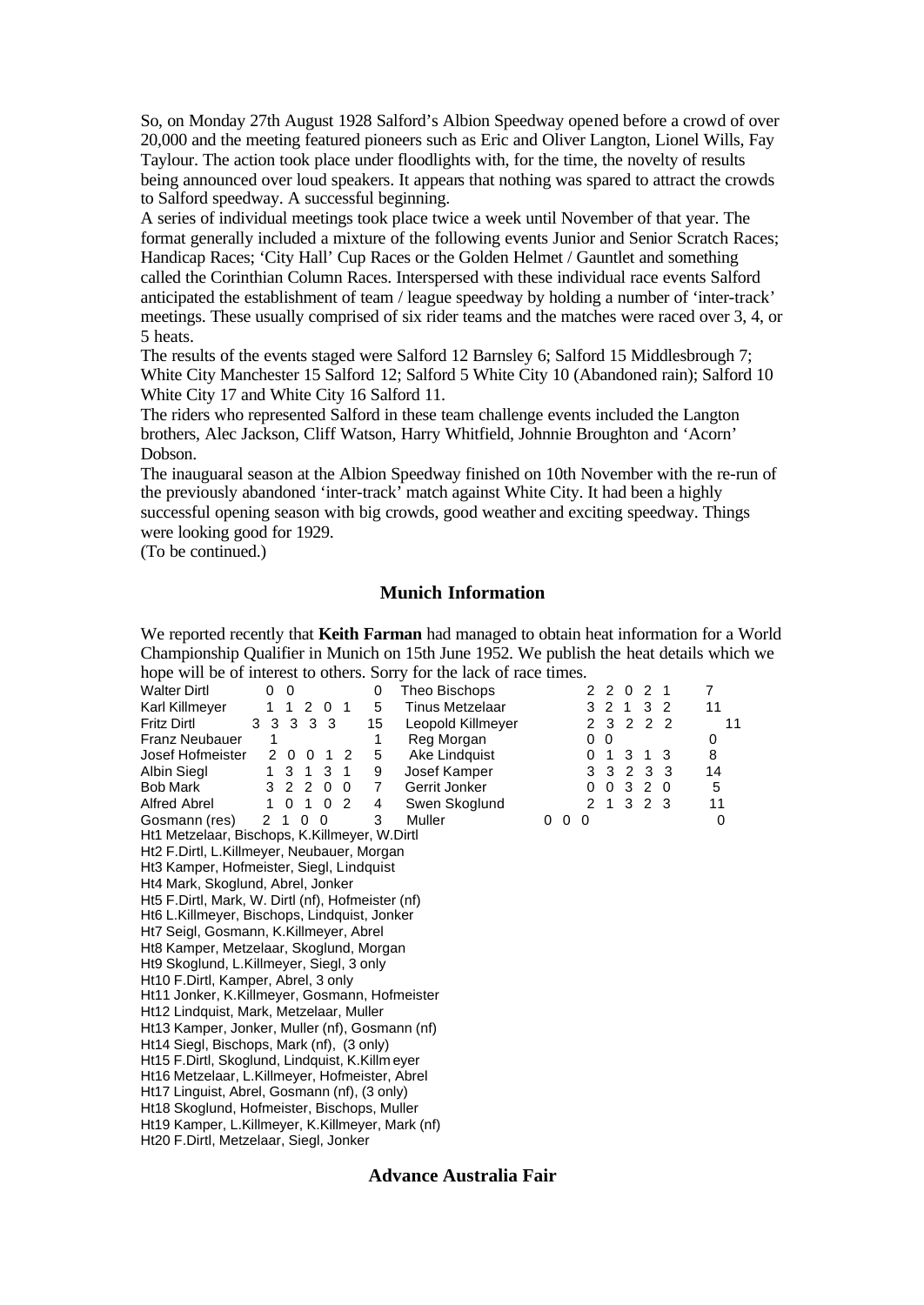Let us pass on congratulation to the **Queensland Heritage Council**. They have listed the famous Brisbane Exhibition Grounds - speedway track and all - as a Heritage site. What do we do in Britain ??? The silence is deafening. In Scotland I asked an officer of Historic Scotland to protect Celtic Park from being squared off and to protect Powderhall - both locations were worthy of Heritage status - but they did nothing. (Celtic Park for it being the first proper stadium dirt track venue in Britain and Powderhall as a very fine example of a greyhound stadium.) Speedway heritage in the UK has been ignored which is a pity as it deserves some form of recognition. Maybe when the nature centre building at High Beech comes to the end of its useful life the site could be reinstated (with a bit of lottery dosh) and become a speedway heritage site? (Here endeth the sermon on the mount and I'll get off my high horse.) **Jim Henry**

## **Compilation of Records**

Following the suggestion by **Roger Hulbert** that an effort should be made to compile a record of results and place them on the internet **Vic Butcher** from Southampton has rightly pointed out that many of the records to be found in the magazines often contain many inaccuracies. This is a fair point and any compilation of results from magazines for the net should be checked for accuarcy.

## **Philip Pike**

We are saddened to pass on the news that Philip Pike, who was a keen historian of the midlands venues of Tamworth and Birmingham, and a contributor to The Speedway Researcher, passed away in October 2002.

## **Editors' Quandry One**

We are in a bit of a quandry. The reason is we have been sent an item on the history of grass track action in the Poole area. Now we have as our sub heading Promoting Research into the History of Speedway and Dirt Track Racing which does not make any mention of grass track racing. We do cover grass track items, like the item on Oldham, where it helps clarify a bit of speedway history. Could we have your views on the questionnaire sheet on extending our coverage to grass track racing and its history? We value your views.

## **Editors' Quandry Two**

As you know we have, over the years, strenously avoided crossing the path of the Collectors Club. However we have discovered that the club is now defunct. We have always maintained that historians and collectors should work together as historians can shed light on previously unrecorded meetings while collectors can furnish information from programmes in their collections. Whilst we don't see The Speedway Researcher expanding to take over the role of the Collectors Club magazine, we do wonder if there is any interest in covering issues that may be of interest to collectors.

As always we value your views and included a question on the questionnaire.

#### **The Demon Barber of Cessnock (Australia)**

The character who was given that nickname was one of the pioneer Aussies and, over his short Scottish and UK career, was probably the biggest favourite in Glasgow ever. I refer to the one and only Billy Galloway.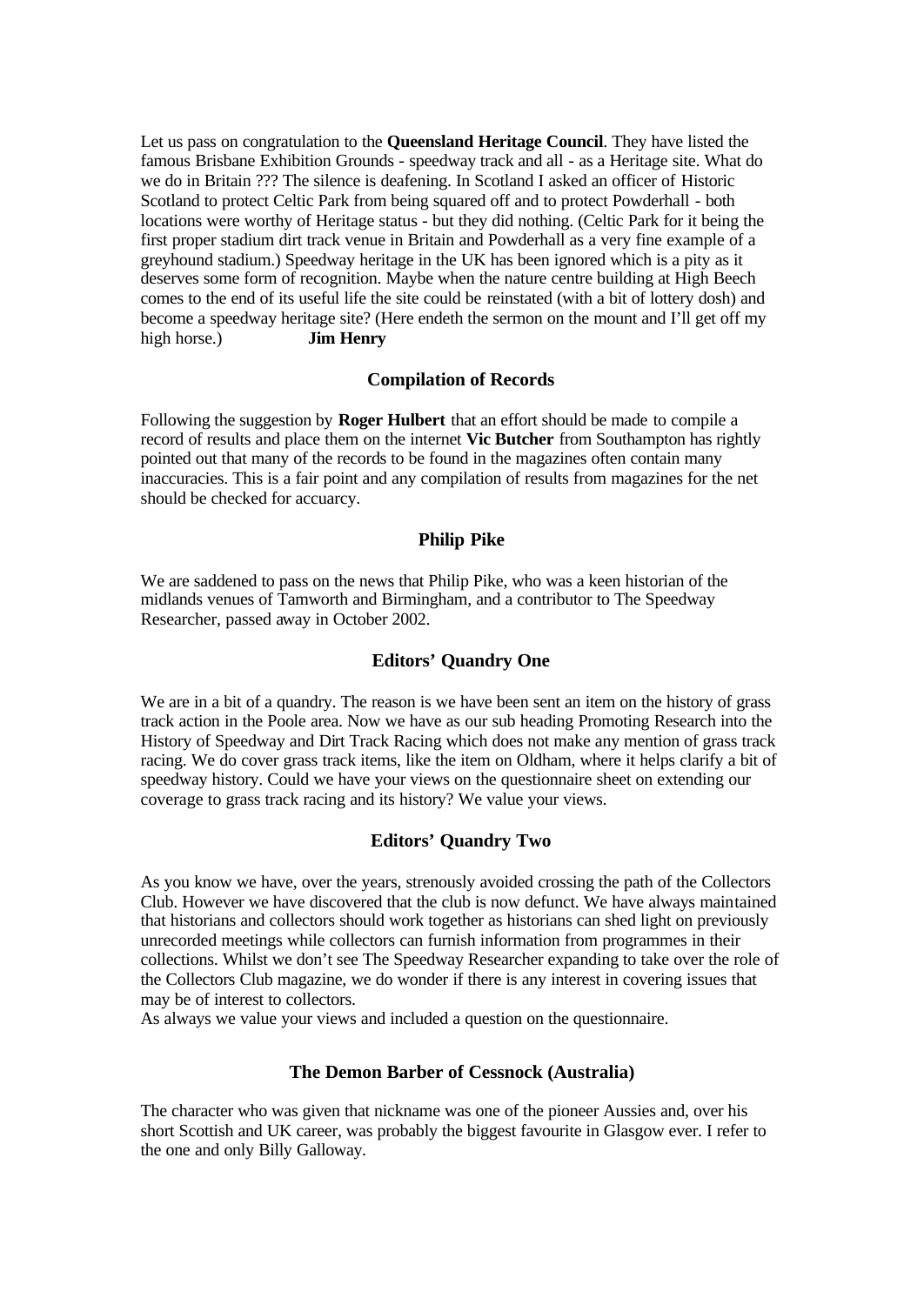Now I know that title, the favourite Glasgow Aussie is indeed an honour. I feel sure Glasgow fans over the years could put forward as contenders Col Stewart, Gruff Garland, Ken Le Breton, Merv Harding, Junior Bainbridge, Charlie Monk, Bluey Scott, Jason Lyons, Shane Bowes. Even in modern times Mick Powell would merit inclusion in that list.

I base my claim that over the three seasons Billy was the Aussie who helped draw in more supporters than the others but would concede that some of the others might run him close. Billy learned his track and hairdressing crafts in his home land and set sail (as ships barber) to the British Isles as a harbinger of the new sport which would sweep Britain. He appeared in the 19th February 1928 opener at High Beech and his spectacular fall is recorded in many a newspaper. So much for these crack Aussies but in Billy's defence he was mounted on a far from suitable bike even tho' it was a Douglas machine.

As a Dirt Track Speedways Ltd asset he appeared at the Celtic Park opener on 28th April 1928 and yet again failed to show that he was top class material. However, he came back and won the Gold Gauntlet on his two other visits and the Handicap on one of those visits. The Scratch events at Celtic Park were staged in Match Race format and Billy's record is lost to Sprouts Elder and Paddy Dean. Beat Norrie Isbister twice, and beat Jimmy Valente, Ivor Creek, Jimmy Pinkerton, and Buzz Hibberd once each.

Over at Marine Gardens Billy appeared twice and missed out of the big prizes both times. His first visit produced an engine failure and nothing but appearance money. In Match Race format events he beat Sam Reid and Charles (Tiger) Sanderson and lost to Stewie St. George.

| Track                              |  |  |  | $M$ R 1 2 Upl F EF % Wins |  |
|------------------------------------|--|--|--|---------------------------|--|
| Celtic Park 4 14 9 0 3 0 2         |  |  |  | 64.28                     |  |
| Marine Gardens 2 5 2 0 1 1 1 40.00 |  |  |  |                           |  |
|                                    |  |  |  |                           |  |

1929 was to be Billy Galloway's big season particularly at Gla sgow White City. He appeared in the opener then departed. He came back a couple of weeks later, and due to public demand, was contracted as a full time Glasgow asset. Thereafter, apart from a spell out due to injury in early July, Billy was a permanent fixture at the Paisley Road West track that season. Out of 52 fixtures staged, Billy featured in 33.

As a scratch rated rider the Handicap event had him eating dirt in all his races and he won only four finals. Three were won on the trot during his phenomenalrun in May. He won through to the Handicap Final on 16 occasions.

The manufactures of Duraglit must have loved Billy as he won a stack of Scratch event trophies. Scottish Silver Helmet (x3), Scottish Silver Gauntlet (x3), Scottish Silver Sash (x6), Scottish Gold Armlet (x4) making it 16 event wins in all. Billy also won the 1929 White City Open Scratch event which featured Vic Huxley and Jack Ormston, Harry Whitfield,

Charlie Barrett, Charles Sanderson, Dick Hayman and another Belle Vue man 'Smoke' (not Smoky) Robinson in addition to the top Glasgow based riders. He appeared in 24 Scratch Race Finals out of 32 as one meeting only survived to the end of the Handicap event before the meeting was washed out.

For some strange reason when team racing was introduced to Glasgow Billy was not in the line up. He was however involved in the Glasgow versus The Rest Scratch event which was raced on the usual knock out basis but had two riders from Glasgow and two visitors in each heat with points being awarded as it were a team match. Billy was also involved in a relay race event which featured four Glasgow riders racing four Visitors. Anchor man Billy lost to Billy Lamont.

Billy raced in 20 Match Race events and special races billed as match races but featuring more than two riders. On a head to head basis he faced and beat Ivor Creek, Norrie Isbister (x2), Buster Frogley, Sprouts Elder (x3), Drew McQueen, and Vic Huxley. He lost to Drew McQueen (x3), Sprouts Elder (x2) and Billy Lamont.

In three rider events he failed to beat Sprouts Elder and Frank Varey and also failed to beat Billy Lamont and Arthur Atkinson.

|                                                                                 |  |  |  | M R 1 2 Upl F EF %Wins |  |
|---------------------------------------------------------------------------------|--|--|--|------------------------|--|
| White City 33 185 114 30 33 5 3 61.62                                           |  |  |  |                        |  |
| The 1020 seeson for Pilly Collowey wes his best over in Sectional In additional |  |  |  |                        |  |

The 1929 season for Billy Galloway was his best ever in Scotland. In addition to his superb showing at White City in Glasgow he performed well at Marine Gardens in Edinburgh.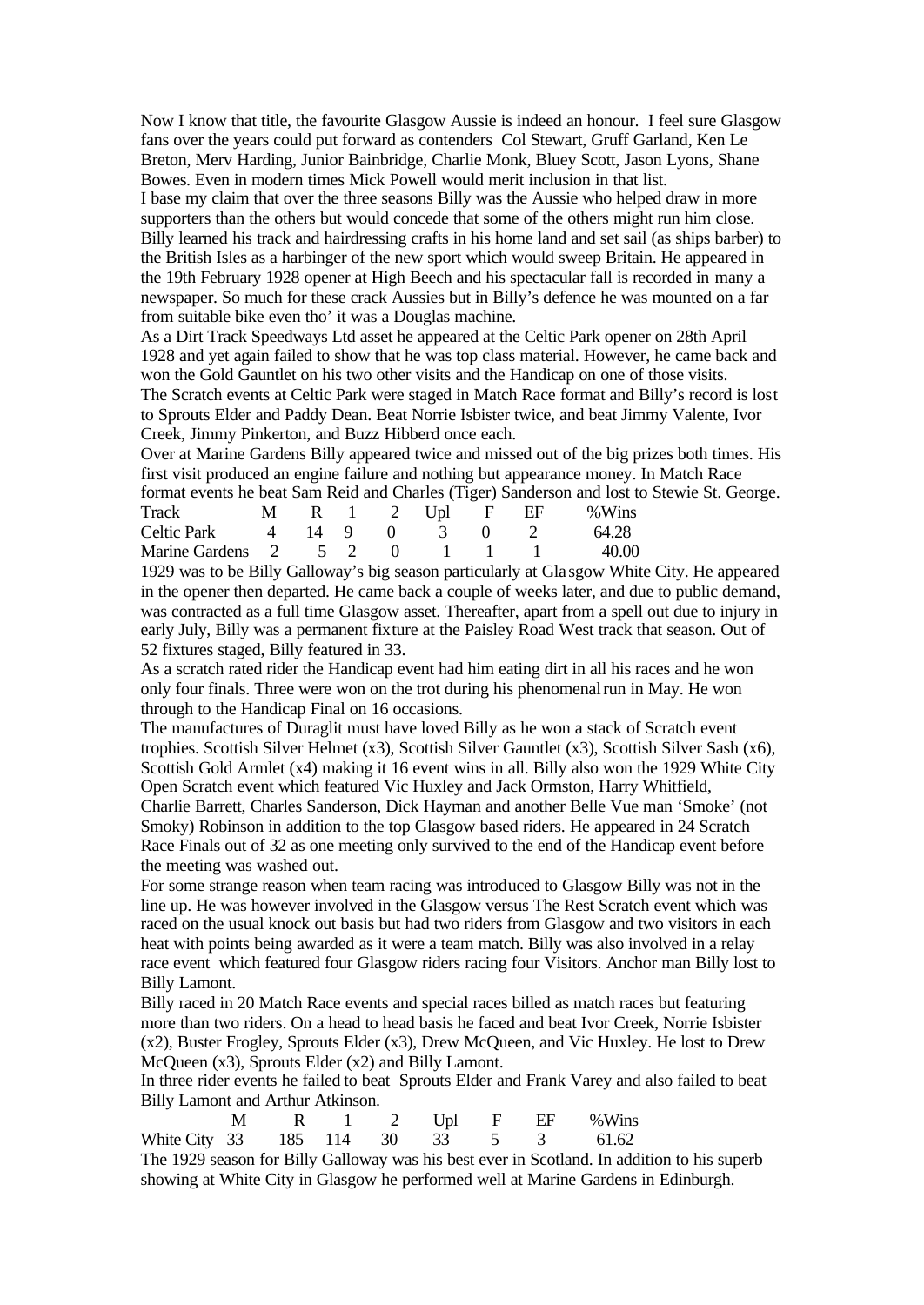In fact he was given the ultimate honour for any rider in the entire history of the Edinburgh track. It may well be that the honour is unique in the history of the sport as for one meeting in Edinburgh Billy was handicapped to -2 (minus two) seconds. Unfortunately the handicap was a bit severe and Billy did not progress to the semi-final stage.

In the Scratch events at the seaside venue Billy had a firm grip on the Scottish Gold Sash winning this trophy three times but all the others eluded his grasp. His Match Race record at Marine Gardens was defeats from McQueen, Vic Huxley and Billy Lamont.

Billy was a big favourite for the 500cc Scottish Championship of 1929 and he qualified for the Final with Drew McQueen and fellow Aussie Ned (Les) Kelly. Drew made his usual fast start and Billy set off in hot pursuit with Ned in their wake. As he attempted to round Drew, Billy blew it and ran off the track onto the grass. Nowadays that would bring about an exclusion, but not then, so he returned to the cinders and had to pass Ned to snatch second place. Billy and Ned celebrated by dousing everyone with the changing room fire hoses. Sour grapes in the Glasgow press suggested the re-laid track was a ploy to favour McQueen but I just think that it was Drew's skill on the day. Billy himself did not complain so that is that.

| 1929 record M R 1 2 Upl F EF %Wins      |  |  |  |  |
|-----------------------------------------|--|--|--|--|
| Marine Gardens 11 51 22 14 11 1 0 43.13 |  |  |  |  |

The 1930 season was not to be as memorable as 1929 and it was not helped by the injury sustained in his only visit to Marine Gardens which would also be his last ever outing in the Capital. A miserable afternoon of 5 races which recorded a second place, three unplaced rides and an injury causing fall says it all.

Over at White City things were a bit rosier as he won the Gold Armlet, Silver Gauntlet once each and three Handicap Finals.

Billy took part in 3 League matches at home collecting 25 (paid 26) points from 9 rides to give an average (CMA) of 11.52. He also raced in a few away matches but a full record is not to hand to provide the details of his average. In three challenge matches he raced in 8 races scoring 13 points to average 6.50. Needless to say the injury did not help the Glasgow League cause either home or away.

His opening League match saw him collect a maximum against Leicester Super in a 23-13 win for Glasgow and against the all conquering Belle Vue he only lost out to Frank Varey as he collected 8 of his side's 16 points. Belle Vue collected 20 with Varey, Arthur Franklyn, Bob Harrison and Dusty Haigh in their side. His last League appearance was against Preston and he followed home Arthur Moser and Joe Abbott in his last race to blow the perfect record. (Joe would not have been in the race but he was the only Preston rider with a bike that was running the Glasgow promotion agreed that Joe should go out to make a race of it.) The last meeting Billy raced in took place at White City on 23rd September 1930 when he was a member of the Glasgow side which lost 8-10 to a Blantyre side. No need to look for a Blantyre track from these days. A group of riders, including Billy Llewellyn, lived in Blantyre and were known as the "Blantyre Crowd". A return was scheduled for Paragon Speedway, Motherwell and was advertised in the local press. Whether this happened or not is not known. In Match Races he lost all three to Squib Burton, Eric Langton and Frank Varey. He was also in the Glasgow team which lost the relay race against Belle Vue.

Referred to as 'Stralia' the wee Aussie was a columnist in the Daily Record in 1930. His column was axed when White City closed down in 1931.

| 1930 Record M R 1 2 Upl F EF %Wins  |  |  |  |  |
|-------------------------------------|--|--|--|--|
| White City 15 76 40 16 16 3 1 52.63 |  |  |  |  |
| Marine Gardens 1 5 0 1 3 1 0 0.00   |  |  |  |  |

The dirt track career record of Billy Galloway in Scotland is quite superb. Billy probably packed it in because his new wife was not too keen on his riding which is a pity really. Billy probably could have gone on for a few more years and would have been a greater star than he was. His retiral probably contribute to the demise of White City in 1931 as he was certainly a big draw for the Glasgow fans.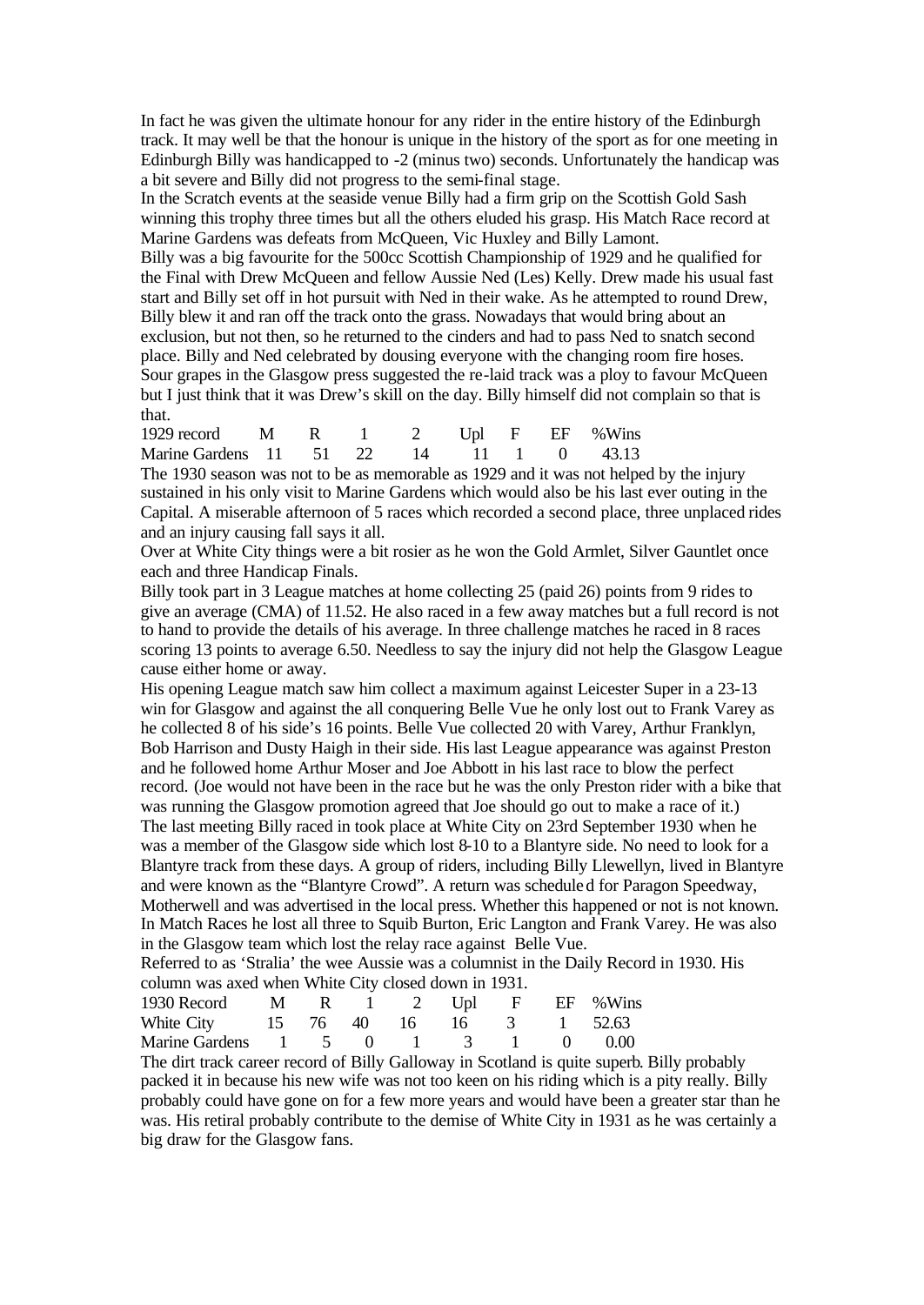I hope I have given the facts and figures necessary to evaluate his performance in a time when there was no real league average data to base a comparison. It would be great if some day we could get all the data on the top names data in a similar format.

Note One of the stations on the Glasgow Underground is (or was at one time) called Cessnock. **Jim Henry**

#### **Publications**

**Speed-Away Promotions**, 16 Poachers Trail, Lytham St Annes, Lancashire, FY8 4FF has brought out a new magazine called The Speedway Years. The opening edition looks at 1968 when I saw very little speedway thanks to the City of Edinburgh Corporation taking over Old Meadowbank Stadium and pulling it down. I could only manage a few trips to Coatbridge and a few trips down to Berwick.

On the basis of the opening edition you cannot expect a massive and detailed coverage of all the action in any particular year, but, if you want a good idea of what happened, then this magazine is worthy of a subscription.

 $£12$  will buy you the first volume of four editions which will be published on a quarterly basis. Stop Press the second edition which deals with 1950 has just been published. Speed-Away publications also produce publications in a series entitles The Pocket Size Histories of Defunct Speedway Tracks. To date they have covered Doncaster, Paisley, Rochdale, Nelson, Sunderland (£2), Crayford (£3), Romford (£3), and Belle Vue Colts (£3). (The first 4 editions are now sold out.)

The latest edition, also priced £3, provides an overview the action at this very smart London White City stadium which fell victim of the BBC's expansion plans. It briefly covers the prewar action concentrating on the short life in the mid to late 1970s and gives the reader a sound understanding of the shale action at this venue better known for its athletics pedigree.

**Owlerton Legends** is a superb glossy publication by **Matthew (Matt) Jackson** and **Paul Rickett** and is a very comprehensive Who's Who of the riders who have worn the Sheffield colours since 1946. It is packed with photographs of instantly recognisable stars and a few more I did not remember. Each rider has a pen pic and I was greatly taken by the information on a couple of obscure men namely Norman Clark and Frank Taylor who IÕd come across in my Glasgow researches as brief stay Sheffield Tigers of 1946. It also gave me Freddie Woodcock - another obscure name from the past I'd been looking for, for some time. Now, when you find references to obscure guys like these it brings it home that Matt and Paul have really done their homework and their claims about the book's comprehensiveness cannot be refuted.

If you want to know a bit about everyone at Sheffield this is certainly THE book to acquire. The book does not claim to cover the pre-war era but it has few priceless photographs from that era and that is another added bonus which makes commending this book all too easy. I for one will probably be dipping into it quite often.

Owlerton Legends is available priced £12.99 inclusive of postage and packaging from Pendragon Books, 22 Stone Crescent, Wickersley, Rotherham, S66 3HT.

#### **Jim Henry**

#### **Clay Country Speedway**

Tempus Publishing have taken yet another foray into speedway books and this book is a potted history of speedway at the newest St Austell track covering its beginnings in 1997 up to 2001. It is not so much a history as a homage to the efforts of enthusiasts to bring speedway back to Cornwall since the demise of the original Gulls in 1963 and the Cornish Stadium in 1987. This then is recent history and could be used as a handbook by would-be promoters at other potential sites that seem to spring up every week these days. It starts off with the building of the speedway track at the Clay Country Moto Parc and catalogues the opening season in anecdote, fact and statistics. This approach is followed up to 2001. As speedway was expected to move from this site to another in Cornwall for 2002  $\hat{I}$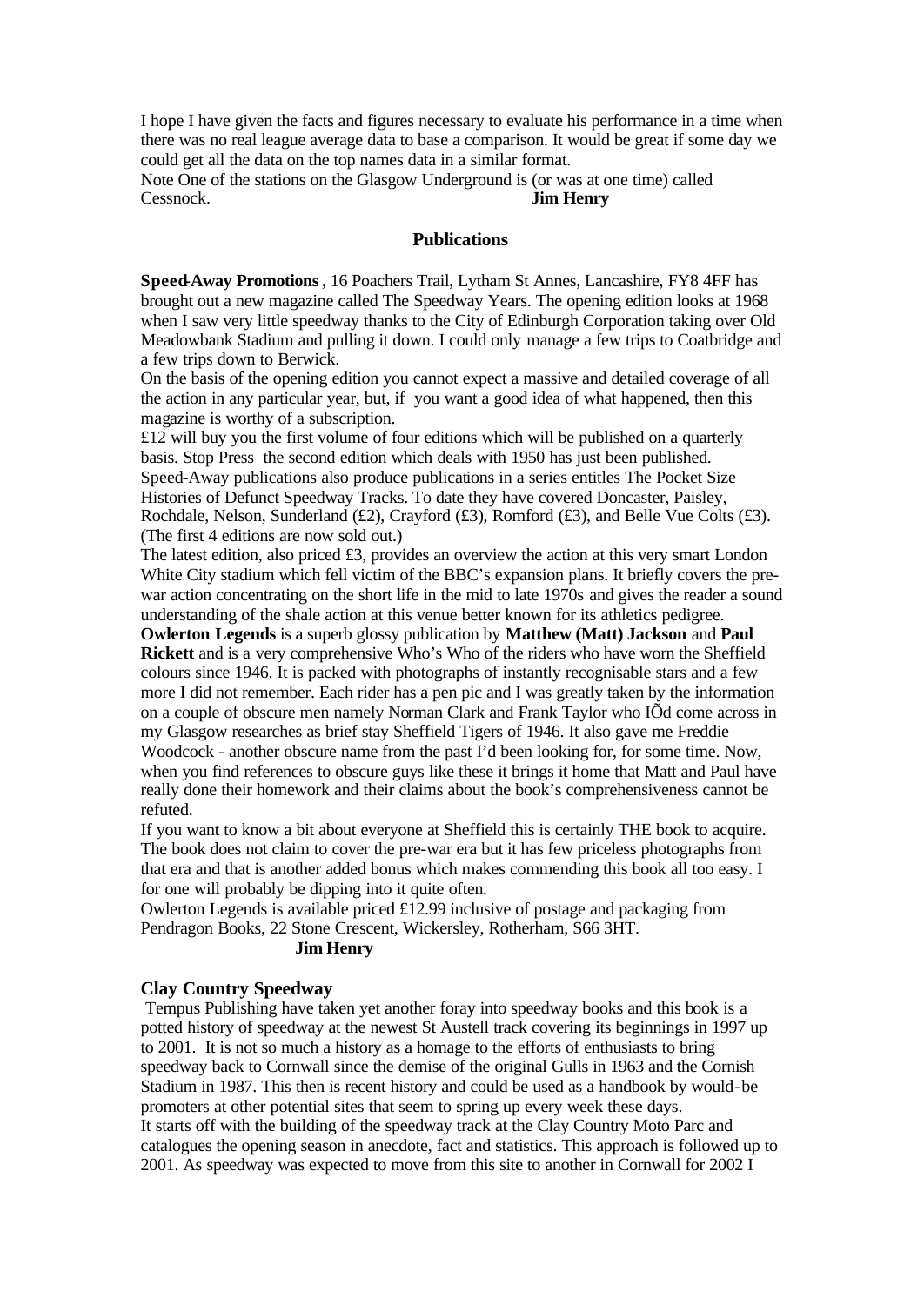imagine that the authors saw this book as a tribute to the hard work put in to develop the sport at a most unlikely location for four years. ( St Austell's track must have a truly unique setting - located in a partially infilled china clay quarry high in the moors about the town. (No matter how exaspirated you are you can't climb the walls - notices strictly forbid climbing the quarry walls.)) At one end there is a beautiful azure blue lake which is many metres below the level of the track. Ignoring the setting it is is a cracking wee track which produces some good speedway.)

As is often the way of these things the move never took place. The new site approval fell through and Premier League speedway continues to this day at the Parc. It may prove frustrating to those buying this book that by the time they get it a second season of additional racing will have started and, of course be uncharted in a single publication like this. Perhaps the authors will bring out a second part of the Gulls / Trelawney Tigers modern history in due course. (Trelawney is something to do with a Cornish battlecry I think JH)

**22** The book is an interesting read, particularly for those of us who have seen speedway in the quarry (and watched with amazement as the mists have descended after the racing is over). It may not attract some speedway fans but should sell well to historians and completists like myself, plus, ofcourse speedway fans from the south west.

Clay Country Speedway by Robert Bamford and Dave Stallworthy is published by Tempus Publishing Ltd., The Mill, Brimscombe Port, Stroud, Gloucester, GL5 2QG and is priced £14.99 plus P & P. **Graham Fraser**

## **Stars In My Eyes - A Pocket History of Sunderland Speedway Crazy Jack - The Jack Millen File**

## **Millen - Both Sides of the Track**

**Bob Ferry** is a man with a misson - to relive the 'glory years' of Speedway at the lovely little East Bolden Stadium and the career of 'Crazy' Jack Millen. He also maintains the Sunderland Speedway web site ww.sunderlandspeedway.co.uk and campaigns for a return of speedway to his beloved Sunderland.

These are three booklets which are full of excellent black and white photos and between the first and third booklet the quality markedly improves. Bob has researched his subjects thoroughly and mixes anecdote and interviews with statistics to produce an easy read whilst packing in lots of details and previously unpublished facts. Well worth the modest price and I'm already looking forward to his next production Memories of North East Speedway. If you like reminiscing you'll enjoy Bob's booklets.

All three cost £10 plus £0.50 for P & P. They are available from Bob Ferry 13 West Drive, Cleadon, Sunderland, SR6 7SJ Tel.0191 536 5064

Review by **Graham Fraser.** (Sunderland was a cracking little track and it would be a great addition to the speedway family - I still recall two meetings I saw there with great pleasure. Jack Millen was a Monarch in 1977 and kept the fans at Powderhall amused. Jack will be best remembered for the incident when he demolished his blue exclusion light with a track rake after what he felt was an undeserved exclusion. I particularly remember him asking an aged referee who wore glasses like the bottom of milk bottles "How the F..... did you manage to get here without a guide dog." Jim H.)

There a few more books out – Wolverhampton's History by Mark Sawbridge and a History of Hackney Speedway plus a few new ones in the pipeline like the second part of the Cradley History and a History of Speeday in the South East. Also coming soon is the first part of the History of Belle Vue plus we expect a publication on the pre war era of Leicester's speedways. We will review these publications next time round and ask you to keep spaces in your bookshelves for these books. All we say is - keep up the good works lads and lassies.

#### **Programmes Fillers**

I make no excuse for giving information which has come from my researches into the Scottish tracks. So why break the habit of a lifetime. In 1950 Glasgow Tigers had as their mascot a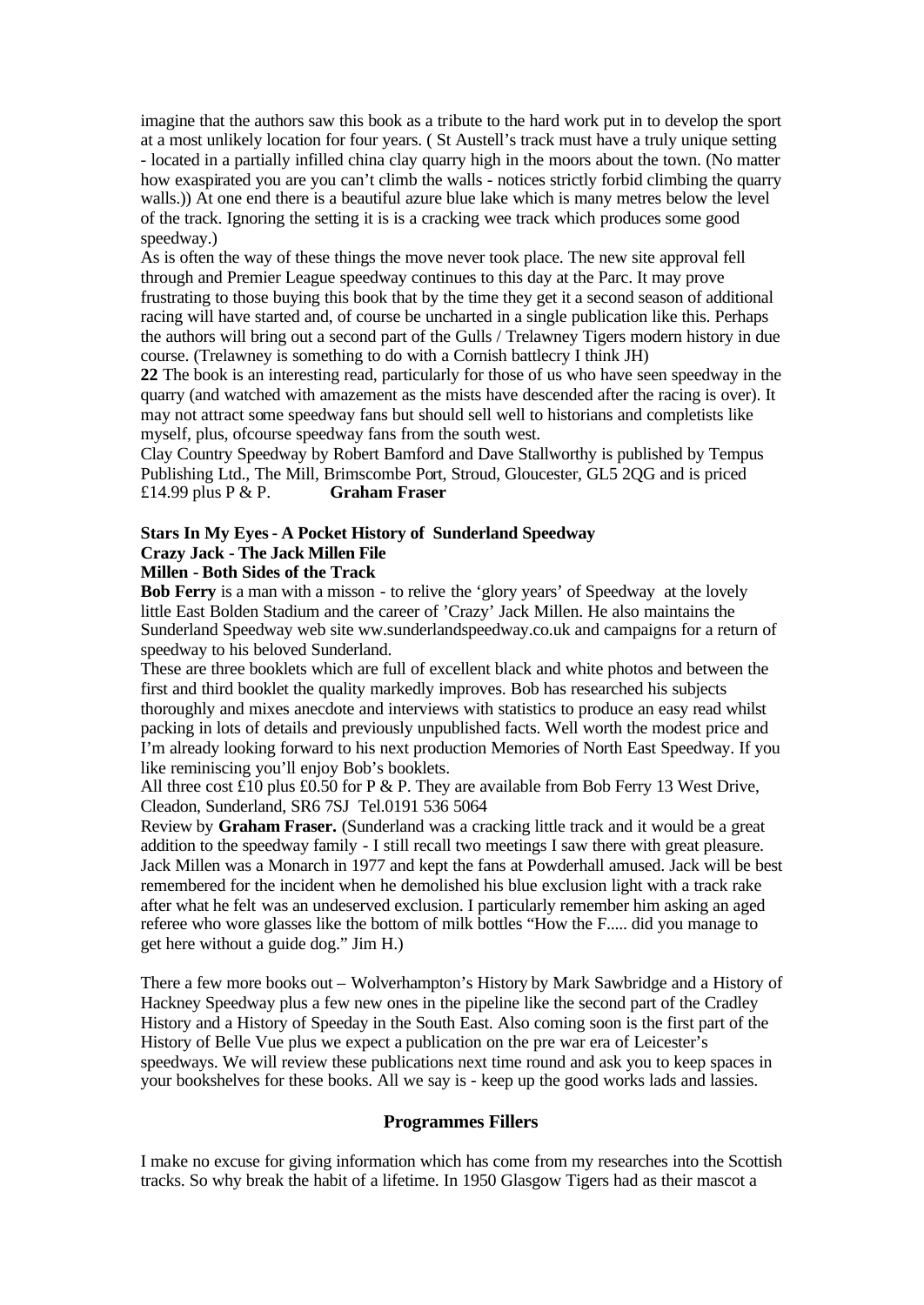film star called Dorothy Lamour (famous for the Road films in which she co starred with Bob Hope and Bing Crosby). In the lady's honour the ever enterprising Ian Hoskins instituted a second half competition called the Dorothy Lamour Progressive Match Race. Dorothy replaced a real Tiger at Glasgow Zoo that had indulged in a bit of keeper munching and had to be put down.

It is difficult to describe the format but suffice to say the competition started with the lower echelons, with the better riders entering the contest as it progressed.

Ken McKinlay, beat Willie Gordon on 12.7 and in turn was beaten by Kiwi Peter Dykes on 26.7. Peter went down to Tommy Miller on 2.8. Tommy then claimed the scalps of Jack Hodgson on 9.8., Norman Lindsay on 16.8., Frank Hodgson on 7.9., before meeting Gordon McGregor in the final on 20.9. Miller took the final with two straight wins over McGregor. Let us know of any unusual second half events you've come across. You never know if it is just the idea a modern day promoter is looking for to spice up his meetings. Any zany interval events would also be of interest - Ian Hoskins was also a master of this feature of a meeting in his Edinburgh and White City days. **Jim Henry**

#### **Thora Hird Remembers**

Browsing as I was in the bookshop the other day I came across a book about Dame Thora Hird (Oh no I'm not a woose). Now was only interested in this well known actress as she appeared in the speedway film Once a Jolly Swagman. Unlike Dirk Bogard, who starred in the film and devoted all of a line or two to it in his autobiography, Thora gives the film more than just a passing reference. The book includes a page setting out her memories about the film together with a still from the movie. If I remember correctly Thora teamed up with Bill (Compo) Owen (who played the delightfully named Lagg Gibbon) in Last of the Summer Wine - wonder if they ever discussed this cinder epic ???**Jim Henry**

**Deadline for items for next edition is 30th April 2003 The Speedway Researcher is edited and published by Graham Fraser Jim Henry 7 B Bruce Street, 90 Greenend Gardens, Stirling, FK8 1PD Edinburgh, EH17 7QH Tel 01786 471992 Tel 0131 664 7185 24**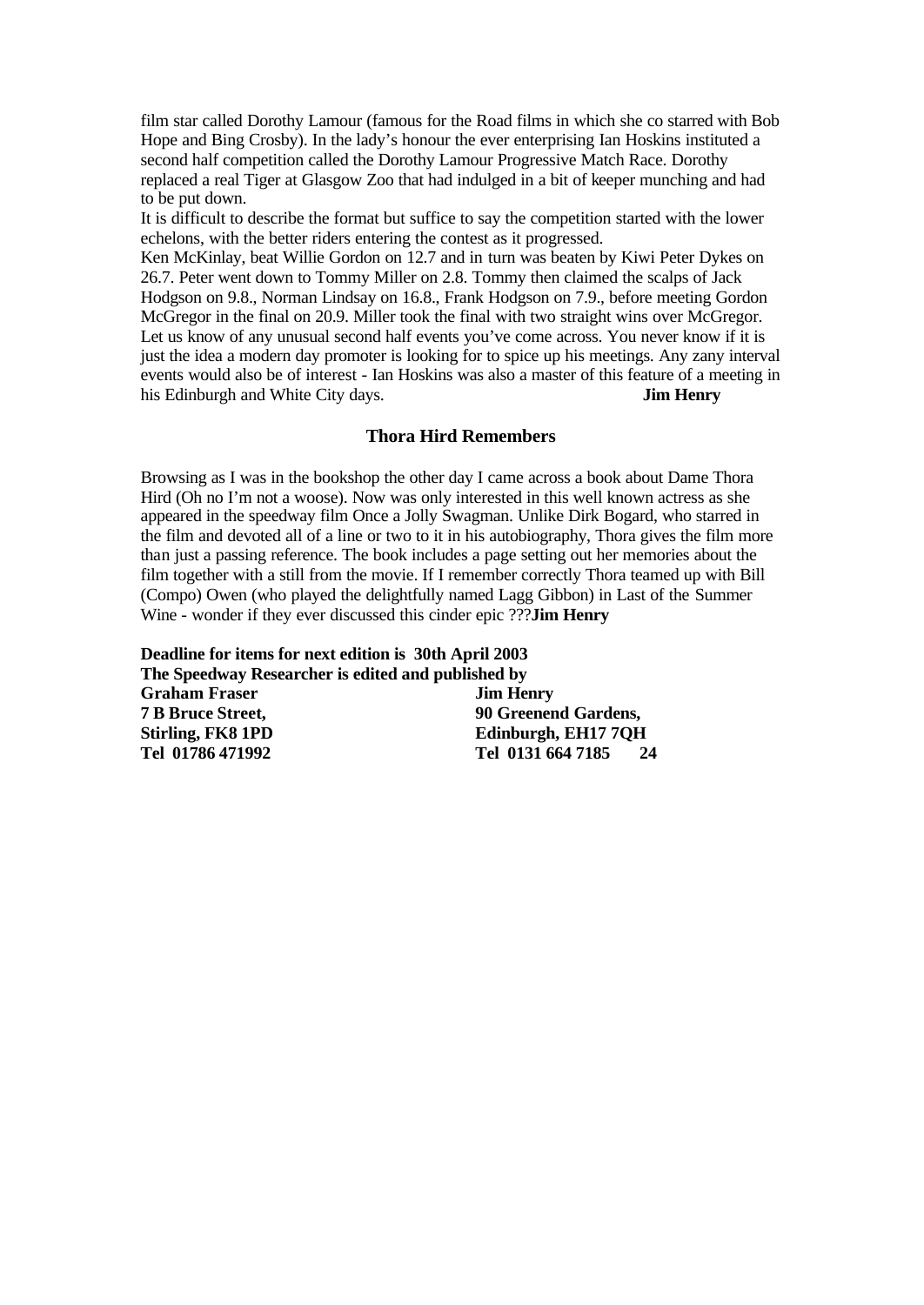## **1950 Regional Second Division Competitions**

| Away Team Ashfield Edinburgh Fleetwood Glasgow WC<br>Halifax Newcastle Sheffield Stoke<br>Home Team |                                   |                                                                |           |           |                        |           |        |
|-----------------------------------------------------------------------------------------------------|-----------------------------------|----------------------------------------------------------------|-----------|-----------|------------------------|-----------|--------|
| Ashfield                                                                                            |                                   | xxxxxx 33 - 51 58 - 25 44 - 40 41 - 42                         |           |           |                        |           |        |
| $57 - 27$ $43 - 40$<br>Edinburgh<br>$44 - 40$ 58 - 25                                               |                                   | $50 - 34$<br>$38 - 44$ xxxxxx $58 - 26$ $63 - 21$<br>$56 - 28$ |           |           |                        | $56 - 28$ |        |
| Fleetwood<br>$52 - 32$ $41 - 42$ $38 - 46$                                                          |                                   | $43 - 39$ $43 - 41$ $xxxxxx 47 - 37$                           |           |           |                        | $33 - 49$ |        |
| Glasgow WC<br>$41 - 43$ $47 - 37$ $34 - 50$                                                         |                                   | $41 - 43$ $47 - 37$ $55 - 28$ $xxxxxx 51 - 33$                 |           |           |                        |           |        |
| Halifax<br>xxxxxx 51 - 33 53 - 21 49 - 35                                                           |                                   | $54 - 30$ $46 - 38$                                            | $56 - 28$ |           | $50 - 34$              |           |        |
| Newcastle<br>35<br>$\text{XXXXX}$ 50 - 33 41 - 43                                                   |                                   | $38 - 46$ $48 - 35$                                            | $54 - 30$ |           | $56 - 28$              |           | $49 -$ |
| Sheffield<br>54<br>45 - 39 xxxxxx 56 - 28                                                           | $53 - 31$                         | $31 - 53$ $52 - 32$                                            |           |           | $53 - 31$              |           | $30 -$ |
| Stoke<br>31<br>$61 - 23$ $56 - 28$ $xxxxxx$                                                         |                                   | $36 - 47$ $41 - 41$ $49 - 34$                                  |           |           | $55 - 29$              |           | $52 -$ |
| Away Team Coventry Cradley Norwich Plymouth<br>Southampton Walthamstow Yarmouth<br>Home Team        |                                   |                                                                |           |           |                        |           |        |
| Coventry<br>$57 - 27$ $55 - 29$                                                                     |                                   | xxxxxx 47 - 37 50 - 34 53 - 31 46 - 38                         |           |           |                        |           |        |
| Cradley<br>$49 - 35$ $49 - 35$                                                                      |                                   | 57.5-27.5 xxxxxx 45 - 39                                       |           | $51 - 33$ |                        | $46 - 38$ |        |
| Norwich<br>$38 - 44$ $54.5 - 29.5$                                                                  | 47 - 37                           | $37 - 46$ xxxxxx $60 - 24$                                     |           |           |                        | $46 - 38$ |        |
| Plymouth<br>$58 - 26$ $63 - 21$                                                                     | $55 - 29$                         | $37 - 46$                                                      |           |           | 48 - 36 xxxxxx 54 - 30 |           |        |
| Southampton<br>xxxxxx 37 - 47 45 - 39                                                               |                                   | $51 - 32$ $45 - 39$                                            | $55 - 29$ |           | $41 - 43$              |           |        |
| Walthamstow                                                                                         | $41 - 42$<br>$\sim$ $\sim$ $\sim$ | $60 - 24$                                                      | $57 - 27$ |           | $51 - 33$              |           | $49 -$ |

35 xxxxxx 56 - 28 Yarmouth 41 - 43 45 - 39 39 - 42 43 - 41 45 -39 48 - 35 xxxxxx